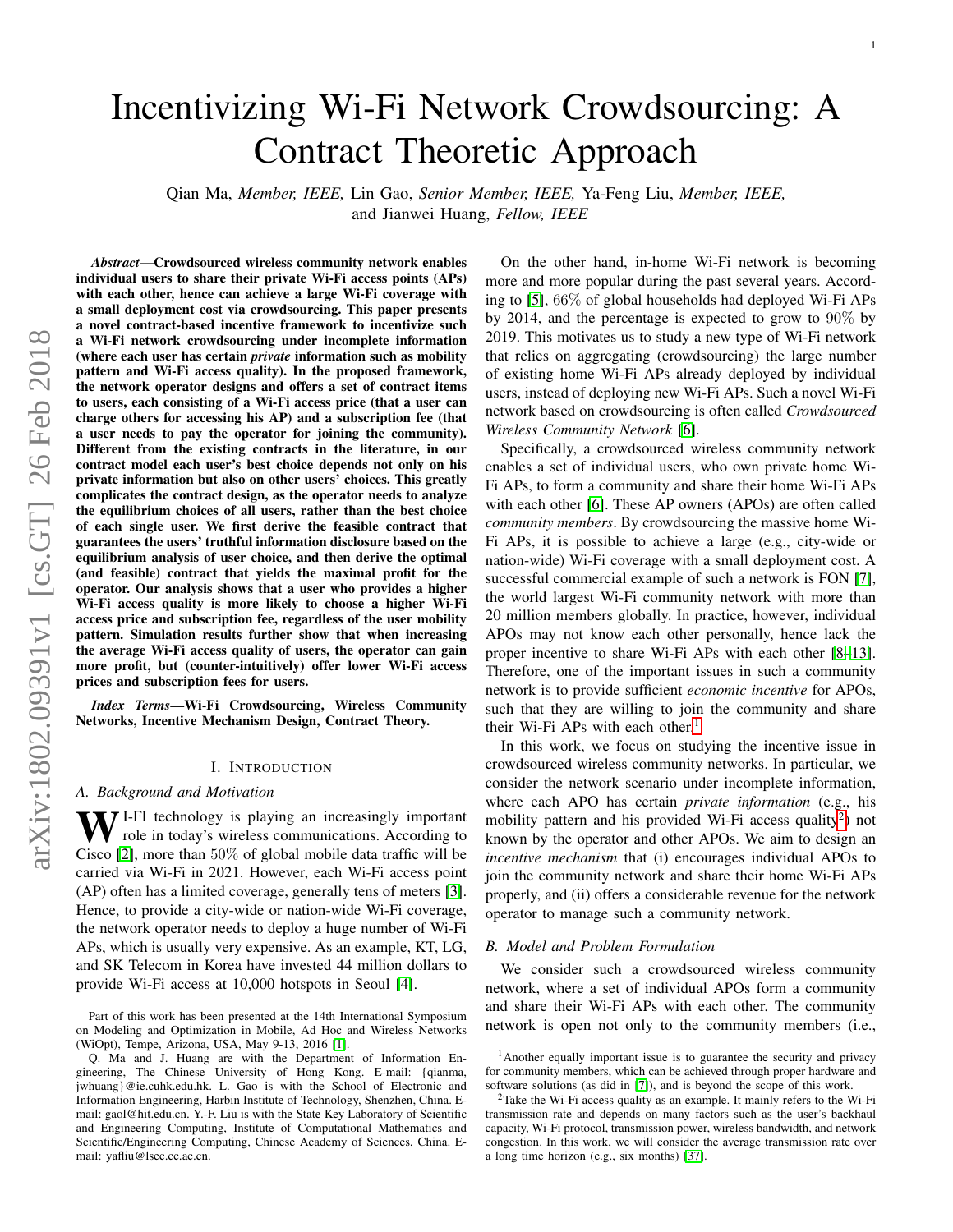

<span id="page-1-0"></span>Figure 1. An Example of Crowdsourced Wireless Community Network

APOs) but also to those users (called *Aliens*) who do not own Wi-Fi APs. Figure [1](#page-1-0) illustrates an example of a community network with 3 APOs and 2 Aliens, where APO 1 stays at home and accesses his own AP, APO 2 travels to APO 3's home location and accesses AP 3, APO 3 travels to a location without any member Wi-Fi coverage, and Aliens access APs 1 and 2, respectively.

Inspired by the success of FON [\[7\]](#page-13-6) and the existing studies [\[8,](#page-13-7) [9\]](#page-13-10), we consider two different sharing schemes for APOs (to share their home Wi-Fi APs), corresponding to two different membership types: *Linus* and *Bill*. Specifically,

- As a Linus, an APO can get free Wi-Fi access at other APs in the community, and meanwhile he has to share his own AP without any monetary compensation;
- As a Bill, an APO needs to pay for accessing other APs in the community, and meanwhile he can earn some money from sharing his own AP with others.

Note that Aliens always need to pay for accessing any AP in the community (as they do not contribute APs). Thus, from the network operator's perspective, she will get all of the money collected at Linus APs, while only part of the money collected at Bill APs. Such a dual membership scheme has achieved a great success in practice (e.g., FON [\[7\]](#page-13-6)), as it captures two major motivations for APOs to join the community [\[8\]](#page-13-7): (i) getting free Wi-Fi access and (ii) earning money.

In such a community network with dual membership, it is natural to answer the following questions:<sup>[3](#page-1-1)</sup>

- 1) *Membership Selection*: which membership (i.e., Bill or Linus) will each APO select?
- 2) *Wi-Fi Pricing*: how to set the Wi-Fi access price (for Bills and Aliens) on each AP?
- 3) *Revenue Division*: how to divide the collected revenue at each Bill AP between the operator and the Bill?<sup>[4](#page-1-2)</sup>

Similar as in [\[8,](#page-13-7) [9\]](#page-13-10), we consider such an operation scenario where APOs make their membership selection decisions and the network operator makes the Wi-Fi pricing and revenue division decision. We formulate the interactions between the network operator and APOs as a *two-stage* decision process: in Stage I, the network operator decides the Wi-Fi pricing and revenue division strategy; in Stage II, each APO chooses the membership, given the network operator's strategy.

Our focus is to design *the pricing and revenue division strategy for the network operator* that provides sufficient incentive for APOs (to join the community and choose the proper memberships) and meanwhile maximizes her own profit. The problem is challenging due to several reasons. First, each APO is associated with certain *private information* (e.g., his mobility pattern and the quality of his provided Wi-Fi access), which cannot be observed by the network operator. Thus, it is difficult for the network operator to predict the APO's behavior without the complete information. To this end, some incentive mechanisms are necessary for eliciting the private information of APOs. Second, APOs' decisions are coupled with each other, as one APO's membership choice will affect other APOs' payoffs, hence affect their membership choices. Thus, the comprehensive analysis of APOs' equilibrium choices is challenging, even if the operator's pricing and revenue division strategy are given [\[9\]](#page-13-10).

Contract theory [\[15\]](#page-13-11) is a promising theoretic tool for dealing with problems with private information, and has been widely adopted in wireless communication networks [\[19](#page-13-12)[–23\]](#page-13-13). Therefore, we propose a contract theoretic framework, in which (i) the network operator offers a *contract* to APOs, which contains a set of *contract items*, each consisting of a Wi-Fi access price and a subscription fee *for Bills*;<sup>[5](#page-1-3)</sup> and (ii) each APO chooses the best membership, and the best contract item if choosing to be Bill. The key difference between the contract in this work and the existing contracts in [\[19](#page-13-12)[–23\]](#page-13-13) is that in our contract, each APO's best choice depends not only on his private information (as in existing contracts), but also on other APOs' choices. This greatly complicates the contract design, as the operator needs to analyze the *equilibrium* choices of all APOs, rather than the best choice of each single APO. In this work, we will first analyze the feasibility of contract and then design the optimal contract systematically.

In summary, the key contributions are summarized below.

- *Novel Model:* To our best knowledge, this is the first work that applies the novel contract-based incentive mechanism and derives the optimal contract to address the incentive issue in crowdsourced wireless community networks.
- *Novel Theoretical Results:* The proposed contract mechanism is different from the existing contract mechanisms in the literature due to the coupling of users' choices. We perform a comprehensive analysis for the users' equilibrium choices, based on which we analyze the feasibility and optimality of contract systematically.
- *Practical Insights:* Our analysis helps us to understand how different users choose their Wi-Fi sharing schemes, which facilitates the network operator to better optimize her profit in different scenarios. Specifically, we find that (i) a user who provides a higher quality Wi-Fi access is more willing to be a Bill, and choose a larger price and a higher subscription fee regardless of the mobility pattern; (ii) a user who travels less is more likely to choose to be a Bill to earn money by sharing his Wi-Fi with others;

<span id="page-1-1"></span><sup>3</sup>FON has implemented a single pricing scheme, where all member APs will share their Wi-Fi connections at the same price (suppose they choose to be Bills). Although such a single pricing scheme can facilitate the practical implementation, it may lead to a large profit loss for the operator, especially in the scenario with heterogeneous APs and incomplete information.

<span id="page-1-2"></span><sup>4</sup>The operator will get all of the collected revenue at a Linus AP.

<span id="page-1-3"></span><sup>&</sup>lt;sup>5</sup>That is, the revenue division between the network operator and each Bill is via the subscription fee that the Bill pays the operator.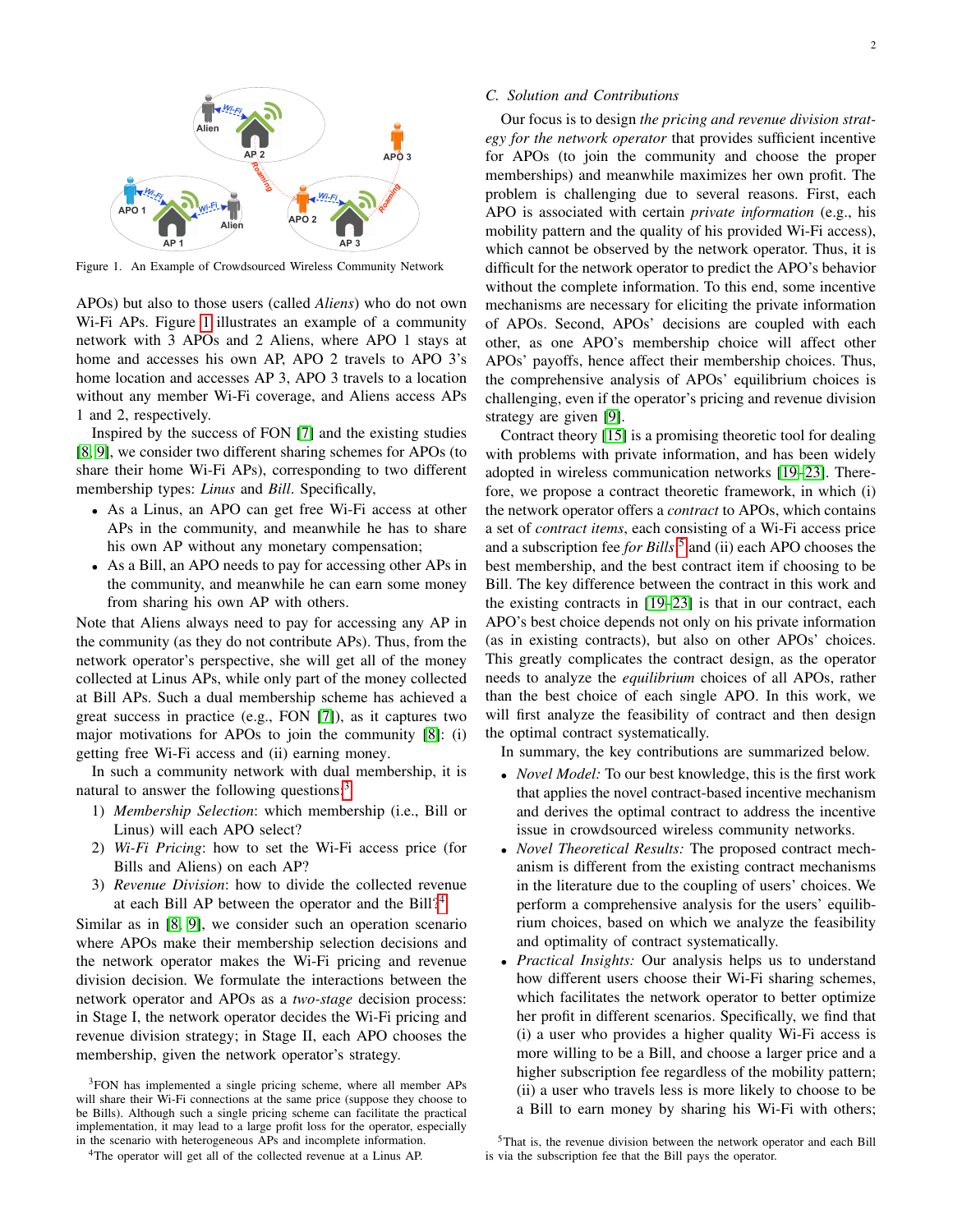and (iii) in a network with a larger average Wi-Fi quality, the operator can gain more profit by setting lower prices and subscription fees to all users.

The rest of the paper is organized as follows. In Section [II,](#page-2-0) we review the literature. In Section [III,](#page-2-1) we present the system model. In Section [IV,](#page-3-0) we provide the contract formulation. In Section [V,](#page-5-0) we analyze the contract feasibility. In Section [VI,](#page-6-0) we design the optimal contract. The contract design in Sections [IV](#page-3-0)[–VI](#page-6-0) focuses on the homogeneous mobility scenario. In Section [VII,](#page-8-0) we analyze the optimal contract design with heterogeneous mobility. We provide simulation results in Section [VIII,](#page-10-0) and conclude the paper in Section [IX.](#page-12-0) Some proofs are included in the supplementary Appendix in the online submission system.

# II. LITERATURE REVIEW

<span id="page-2-0"></span>Several recent works have studied the economics and incentive issues in crowdsourced wireless community networks, including the user behavior analysis [\[8,](#page-13-7) [9\]](#page-13-10), the pricing scheme design [\[10,](#page-13-14) [11\]](#page-13-15), and the competition analysis [\[12,](#page-13-16) [13\]](#page-13-8). However, all of the above works focused on the scenario of *complete* information, where the network operator is assumed to know the complete information of all APOs. In practice, however, it is often difficult for the network operator to obtain some APO information, e.g., the APO's provided Wi-Fi access quality and daily mobility pattern. In our work, we consider the more practical *incomplete* information scenario.

Contract theory [\[15\]](#page-13-11) is a promising theoretic tool for dealing with problems under incomplete information and has been widely used in supply chain.<sup>[6](#page-2-2)</sup> As typical examples, authors in [\[16](#page-13-17)[–18\]](#page-13-18) studied the labor contract between a principal and an agent, where the optimal contract specifies the payment that the principal should pay to the agent who applies effort to the output process. Recently, contract theory has also been introduced to analyze various wireless communication and networking problems, such as spectrum trading [\[19\]](#page-13-12), cooperative spectrum sharing [\[20,](#page-13-19) [21\]](#page-13-20), data offloading [\[22\]](#page-13-21), and D2D communications [\[23\]](#page-13-13). The key difference between our contract in this work and the existing contracts in [\[16–](#page-13-17)[28\]](#page-13-22) is that in our contract, each APO's best choice depends not only on his private information (as in existing contracts) but also on other APOs' choices. Moreover, in our contract, the private information of each APO is multi-dimensional (i.e., his provided Wi-Fi access quality and his daily mobility pattern), which further complicates the contract design.

#### III. SYSTEM MODEL

<span id="page-2-1"></span>We consider a set  $\mathcal{N} = \{1, ..., N\}$  of N individual APOs, each owning a private home Wi-Fi AP, who form a community and share their Wi-Fi APs with each other, leading to a *crowdsourced wireless community network*. The community network is managed (coordinated) by a *network operator*, who is responsible for the necessary security, privacy, and incentive issues in such a Wi-Fi network crowdsourcing. The community network is open not only to APOs but also to a set of  $N_A = aN$  users (called *Aliens*) who do not own Wi-Fi APs, where  $a \geq 0$  is the ratio between Aliens and APOs. Aliens have to pay for accessing the community network (as they do not contribute APs) through, for example, purchasing Wi-Fi passes from the operator.

To ensure the necessary security, privacy, and quality-ofservice (QoS), each AP's channel is divided into two parts: a *private channel* (for the APO's own use) and a *public channel* (for other traveling users' access). This can be achieved by either specialized hardwares (e.g., customized AP routers as in FON [\[40\]](#page-13-24)) or specific software built in the AP. Under such a channel division, a traveling user's access to an AP (on the public channel) will not affect the communication of the owner of that particular AP (on the private channel), but will affect other traveling users who access the same AP simultaneously.<sup>[7](#page-2-3)</sup>

*1) Wi-Fi Access Quality:* The Wi-Fi access *quality* provided by different APOs for traveling users (on their public channels) may be different, due to the different wireless characteristics (such as Wi-Fi standard, backhaul, public channel bandwidth, channel fading, and network congestion) and location popularities. For example, the Wi-Fi access in a popular location may be more valuable than that in a unpopular location, and hence the APO may choose to install an AP with a carrier grade Wi-Fi standard that provides a better quality than a regular home Wi-Fi [\[39\]](#page-13-25). The Wi-Fi access quality provided by an APO will affect traveling users' lengths of connection on this APO's Wi-Fi, hence affect the APO's potential revenue from sharing his AP (see Section [IV-A2](#page-4-0) for more details).

*2) APO Type:* To facilitate the later analysis, we consider a discrete APO (quality) model with a discrete set of  $K$  possible Wi-Fi access qualities. Thus, we can classify all APOs into  $K$ *types*, according to the Wi-Fi access qualities that they provide for traveling users (on their public channels). $8$  Namely, the same type APOs will provide the same Wi-Fi access quality. Let  $\theta_k$  denote the Wi-Fi access quality provided by a type- $k$ APO, and  $N_k$  denote the number of type- $k$  APOs. Without loss of generality, we assume that

$$
\theta_1 < \theta_2 < \cdots < \theta_K.
$$

It is important to note that the exact type (quality) of each APO is his *private information*, and cannot be observed by the network operator or other APOs. Similar as in many existing works [\[19](#page-13-12)[–23\]](#page-13-13), we assume that the distribution information regarding APO type (i.e.,  $\{\theta_k : k \in \mathcal{K}\}\$  and  $\{N_k : k \in \mathcal{K}\}\$ , where  $\mathcal{K} = \{1, ..., K\}$  is public information and known by the network operator and all APOs. Such distribution information of APO type can be obtained through, for example, historical information or long-term learning.

<span id="page-2-3"></span><sup>7</sup>All analysis and observations are based on our proposed business model inspired by the commercial practice adopted by FON.

<span id="page-2-2"></span> $6$ Auction theory [\[14\]](#page-13-23) is another theoretic tool for dealing with problems under incomplete information. In an auction model [\[14\]](#page-13-23), the decision-maker (auctioneer) allows the market (i.e., the community of bidders) to set the price, and accounts for the uncertainty about the bidders' valuations. Auction is useful for allocating limited resources among a large set of demanders (under incomplete and asymmetric information), which is different from our considered problem in crowdsourced wireless community networks.

<span id="page-2-4"></span><sup>8</sup>Note that our analysis in this work can be applied to the continuous APO (quality) model, where the Wi-Fi access quality of each APO can be selected from a continuous set. Our discrete model can approximate such a continuous Wi-Fi access quality by choosing a sufficiently large  $K$ .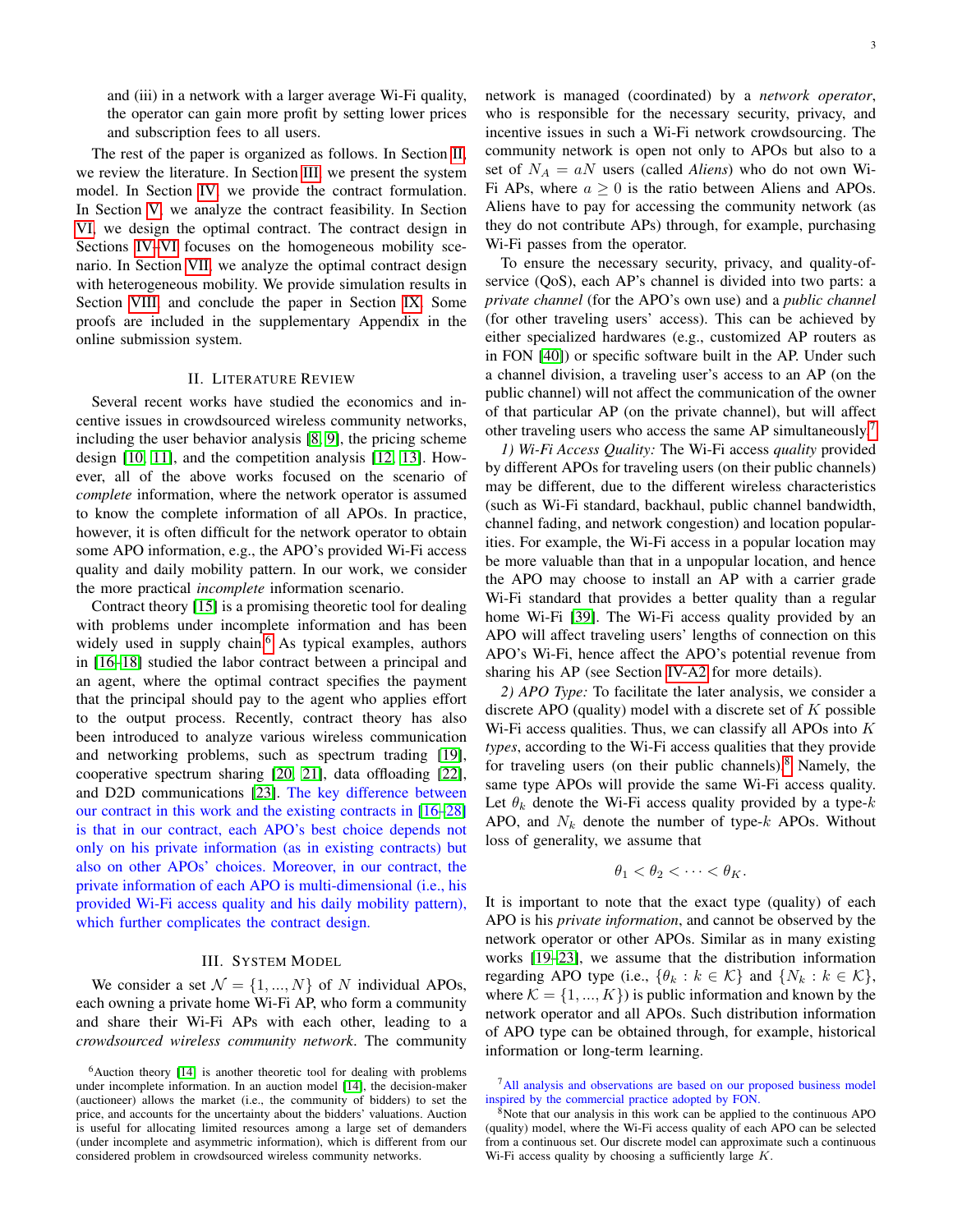Table I A SUMMARY OF THREE USER TYPES

<span id="page-3-2"></span>

| <b>Type</b> | Pay for using<br>other APs | Paid by sharing<br>his AP | <b>Subscription</b><br>fee |
|-------------|----------------------------|---------------------------|----------------------------|
| Linus       | No                         | No                        | No                         |
| <b>Bill</b> | Yes                        | Yes                       | Yes                        |
| Alien       | Yes                        | N.A.                      | N.A.                       |

*3) APO Membership:* Similar as in [\[7](#page-13-6)[–9\]](#page-13-10), an APO can share his Wi-Fi AP in two different ways, corresponding to two different membership types: *Linus* and *Bill*. Specifically,

- As a Linus, an APO can get free Wi-Fi access at other APs in the community, and meanwhile he has to share his own AP without any monetary compensation.
- As a Bill, an APO needs to pay for accessing other APs in the community, and meanwhile he can earn some money from sharing his own AP with others.

Moreover, Aliens always need to pay for accessing any AP in the community, as they do not contribute APs. Thus, from the network operator's perspective, she will get all of the money collected at Linus APs (paid by Bills and Aliens), while only part of the money collected at Bill APs (paid by other Bills and Aliens). In this work, the network operator will design the Wi-Fi access pricing and revenue sharing (with Bills), and APOs will choose the proper memberships.

Let  $p_n$  (\$/min) denote the *Wi-Fi access price* that the network operator designs for AP  $n \in \mathcal{N}$ , for charging Bills (other than APO  $n$ ) and Aliens who access AP  $n$ . Then,

- When an APO  $n$  chooses to be a Bill, he needs to pay for accessing every other AP m at a unit price  $p_m$  (per unit Wi-Fi connection time)<sup>[9](#page-3-1)</sup>, and meanwhile he can charge other users (i.e., Bills and Aliens) for accessing his AP at a unit price  $p_n$ .
- When an APO  $n$  chooses to be a Linus, he neither pays for accessing other APs, nor charges other users for accessing his AP. In this case, the network operator will instead charge other users (i.e., Bills and Aliens) for accessing AP  $n$ .

The revenue division between the network operator and each Bill (APO) is via a *subscription fee* that the operator charges the Bill. Let  $\delta_n$  (\$) denote the subscription fee that the network operator charges Bill  $n \in \mathcal{N}$ . Note that  $\delta_n$  can be negative, which is essentially a bonus from the operator to incentivize APO  $n$  to be a Bill. Moreover, Linus does not need to pay any subscription fee. For clarity, we summarize the properties of different users (i.e., Bill, Linus, and Alien) in Table [I.](#page-3-2)

*4) APO Mobility:* To concentrate on the impact of Wi-Fi access quality, in this work we first consider a homogeneous mobility pattern for APOs, where (i) *APOs stay at "home" with the same probability* η*, hence travels outside with probability* 1−η, and (ii) *when traveling outside, each APO travels to every other AP with the same probability*  $\frac{1-\eta}{N}$ .<sup>[10](#page-3-3)</sup> Moreover, we assume that each Alien travels to every AP with the same

Table II KEY NOTATIONS

<span id="page-3-6"></span>

| ĸ                              | The set of APO types, $\mathcal{K} = \{1, 2, \ldots, K\}$             |  |
|--------------------------------|-----------------------------------------------------------------------|--|
| $\theta_k$                     | The Wi-Fi quality provided by the type- $k$ APOs                      |  |
| $N_k$                          | The number of the type- $k$ APOs                                      |  |
| $p_k$                          | The unit Wi-Fi access price at the type- $k$ APs                      |  |
| $\delta_k$                     | The subscription fee of the type- $k$ APOs                            |  |
| $\phi_k$                       | The contract item designed for the type- $k$ APOs                     |  |
| $\phi_0$                       | The contract item chosen by Linus                                     |  |
| $\overline{\Phi}$              | The contract provided by the network operator                         |  |
| $\mathcal{B}(\overline{\Phi})$ | The set of APO types choosing Bills under $\Phi$                      |  |
| $\overline{\mathcal{L}(\Phi)}$ | The set of APO types choosing Linus under $\Phi$                      |  |
| $N_B(\Phi)$                    | The number of Bills, $N_B(\Phi) = \sum_{k \in \mathcal{B}(\Phi)} N_k$ |  |
| $N_L(\Phi)$                    | The number of Linus, $N_L(\Phi) = \sum_{k \in \mathcal{L}(\Phi)} N_k$ |  |
| $\overline{N_A}$               | The number of Aliens, $N_A = aN$                                      |  |
| $\boldsymbol{a}$               | The ratio between Aliens and APOs, $a > 0$                            |  |
| $\eta$                         | The probability of an APO staying at home                             |  |

probability  $\frac{1}{N}$ . Our analysis in Sections [IV](#page-3-0)[–VI](#page-6-0) will be based on this homogeneous mobility pattern.

In Section [VII,](#page-8-0) we will further consider a more general heterogeneous mobility pattern, where different APOs may have different mobility patterns, e.g., different probabilities of staying at home (traveling outside).<sup>[11](#page-3-4)</sup> Note that in this case, an APO's mobility pattern is also his private information.

#### IV. CONTRACT FORMULATION

<span id="page-3-0"></span>To deal with the private information, we propose a contractbased operation scheme, where the operator provides a set of *contract items* for each APO to choose.

Specifically, each contract item is the combination of a Wi-Fi access price and a subscription fee, denoted by  $\phi \triangleq (p, \delta)$ . A special contract item  $\phi_0 = (0, 0)$  is used to indicate the choice of being Linus. Based on the revelation principle [\[29\]](#page-13-26), the operator needs to design one contract item for each type of APOs, to induce them to truthfully reveal their types. Hence a *contract* is such a list of contract items, denoted by

$$
\Phi = \{ \phi_k : k \in \mathcal{K} \} \triangleq \{ (p_k, \delta_k) : k \in \mathcal{K} \},\tag{1}
$$

where  $\phi_k \triangleq (p_k, \delta_k)$  denotes the contract item designed for the type- $k$  APOs.<sup>[12](#page-3-5)</sup> Note that the same type APOs will choose the same contract item, as they have the same parameters, which will be justified later in Section [IV-B.](#page-4-1)

A contract is *feasible* if each APO is willing to choose the contract item designed for his type (i.e., achieving the maximum payoff under the item designed for his type). A contract is *optimal* if it maximizes the network operator's profit, taking the APOs' truthful information disclosure into consideration. We will study the feasibility and optimality of contract in Sections [V](#page-5-0) and [VI,](#page-6-0) respectively.

#### *A. Operator Profit*

We now characterize the network operator's profit under a given *feasible* contract  $\Phi = {\phi_k : k \in \mathcal{K}}$ , where each APO will choose the contract item designed for his type.

<span id="page-3-5"></span><sup>12</sup>We consider APOs' symmetric equilibrium behaviors.

<span id="page-3-1"></span><sup>&</sup>lt;sup>9</sup>In this work we adopt the time-usage based pricing, as most of the commercial Wi-Fi operators (e.g., BT in UK, Orange in France, and PCCW in HK) charge users according to their access time instead of data usage.

<span id="page-3-3"></span><sup>&</sup>lt;sup>10</sup>Here we use the approximation  $\frac{1-\eta}{N-1} \approx \frac{1-\eta}{N}$  as N is usually large.

<span id="page-3-4"></span><sup>&</sup>lt;sup>11</sup>Note that the mobility model that we considered in our model focuses on the long-term average behavior of the users, instead of the real-time mobility across close-by locations (which can be much more complicated to characterize). Such a simple mobility model can help us get closed-form theoretical results and useful engineering insights.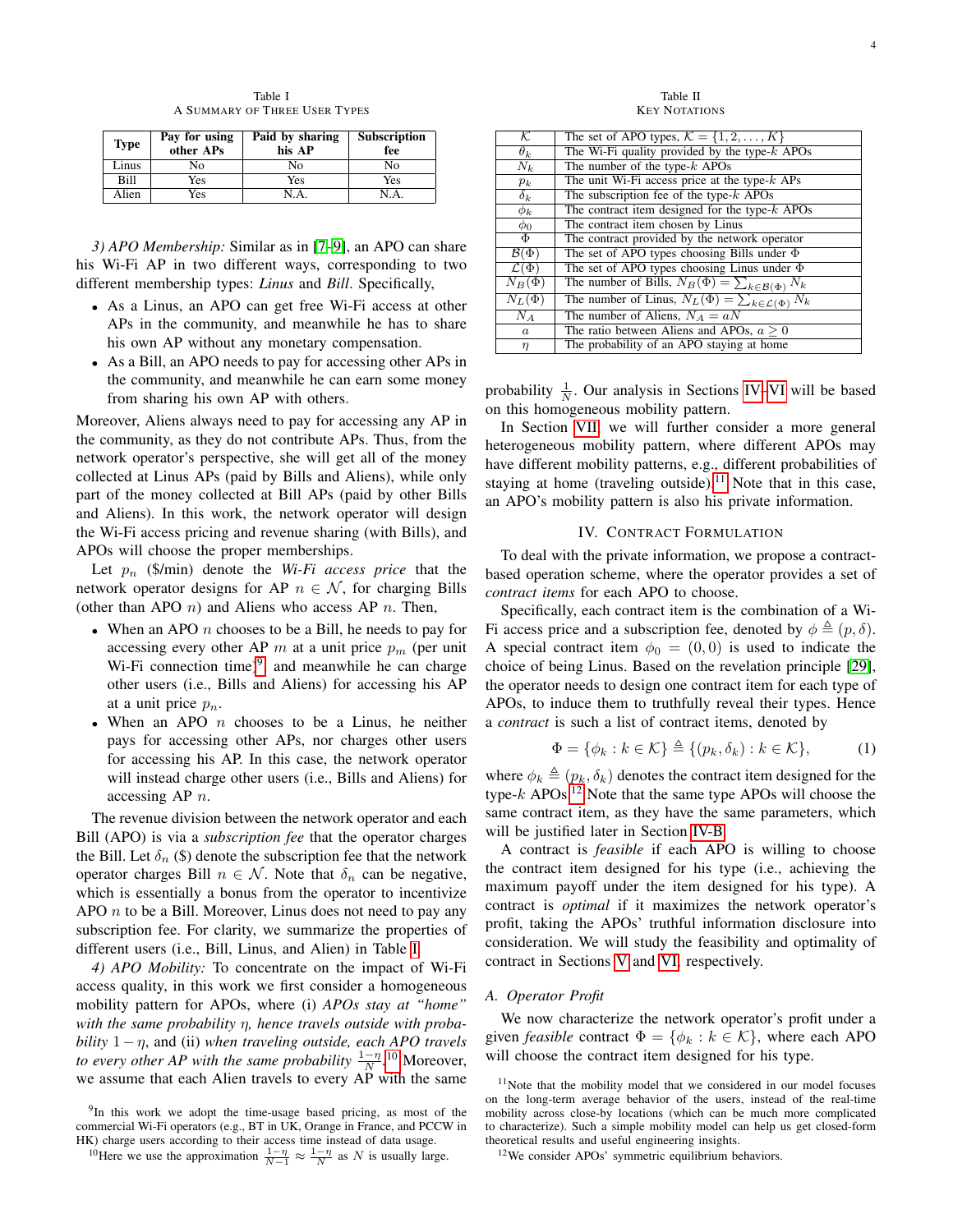Let  $\mathcal{L}(\Phi) \triangleq \{k \in \mathcal{K} \mid \phi_k = \phi_0\}$  denote the set of APO types choosing Linus and  $N_L(\Phi) = \sum_{k \in \mathcal{L}(\Phi)} N_k$  denote the total number of Linus. Let  $\mathcal{B}(\Phi) \triangleq \{k \in \mathcal{K} \mid \phi_k \neq \phi_0\}$  denote the set of APO types choosing Bills and  $N_B(\Phi) = \sum_{k \in \mathcal{B}(\Phi)} N_k$ denote the total number of Bills. Whenever there is no confusion, we will also write  $\mathcal{L}(\Phi)$ ,  $\mathcal{B}(\Phi)$ ,  $N_L(\Phi)$ ,  $N_B(\Phi)$  as  $\mathcal{L}, \mathcal{B}, N_L, N_B$  for notational convenience. Table [II](#page-3-6) lists the key notations in this paper.

*1) Profit Achieved from a Bill AP:* If a type-k APO is a Bill who chooses  $\phi_k = (p_k, \delta_k)$ , the operator's profit achieved from this AP is simply the subscription fee  $\delta_k$ .

<span id="page-4-0"></span>*2) Profit Achieved from a Linus AP:* If a type-k APO is a Linus who chooses  $\phi_k = \phi_0$ , the network operator will charge other users (Bills and Aliens) accessing this AP directly, at a price  $p_0$  per unit Wi-Fi connection time. With the assumption of homogeneous mobility, the expected number of Bills accessing this AP is  $\sum_{i \in \mathcal{B}} \frac{1-\eta}{N} N_i = \frac{1-\eta}{N} N_{B_i}$  and the expected number of Aliens accessing this AP is  $\frac{N_A}{N} = a$ . We further denote the average Wi-Fi connection time of a Bill or Alien on this (type-k) AP under the price p as  $d_k(p)$ . Intuitively,  $d_k(p)$  reflects a Bill's or Alien's demand for using a type- $k$  AP, which is non-negative, monotonically decreasing with the price  $p$ , and monotonically increasing with quality  $\theta_k$ . We will further discuss the demand function at the end of Section [IV.](#page-3-0) Based on the above analysis, the total profit from this type- $k$  Linus AP is:

$$
\left(\frac{1-\eta}{N}N_B(\Phi) + a\right)p_0d_k(p_0),\tag{2}
$$

where  $p_0$  is the price charged by the operator on Linus AP.

*3) Total Profit:* To summarize, the network operator's profit achieved from all APs can be computed as follows:

<span id="page-4-6"></span> $\sum_{k \in \mathcal{L}(\Phi)} \left[ N_k \left( \frac{1-\eta}{N} N_B(\Phi) + a \right) p_0 d_k(p_0) \right] + \sum_{k \in \mathcal{B}(\Phi)} N_k \delta_k,$ (3)

where the first term is the total profit from all Linus APs and the second term is the total profit from all Bill APs.

# <span id="page-4-1"></span>*B. APO Payoff*

We now define the payoff of each APO under a *feasible* contract  $\Phi = {\phi_k : k \in \mathcal{K}}$ , where each APO will choose the contract item designed for his type.

<span id="page-4-2"></span>*1) Payoff of a Linus:* If a type-k APO chooses to be a Linus (i.e.,  $\phi_k = \phi_0$ ), he neither pays for using other APs, nor gains from sharing his own AP. Hence, his payment is zero, and his payoff is simply the difference between utility and cost. Let constant  $U_H$  denote the utility when staying at home and accessing Wi-Fi through his own AP, constant  $U_R$ denote the utility when traveling outside and accessing Wi-Fi through other APs, and constant  $C_s$  denote the cost (e.g., energy, bandwidth) of serving other users. Note that  $U_{\rm H}$ ,  $U_{\rm R}$ , and  $C_s$  do not depend on the APO's membership choice. Then a type- $k$  Linus APO's payoff is:

$$
u_k(\phi_0) = u_k(0,0) = \eta U_H + (1-\eta)U_R - C_s.
$$
 (4)

*2) Payoff of a Bill:* If a type-k APO chooses to be a Bill (i.e.,  $\phi_k \neq \phi_0$ ), his payment consists of (i) the revenue earned at his own AP, (ii) the payment for accessing other APs, and (iii) the subscription fee to the network operator.

First, the revenue earned at his own AP equals the payment of other Bills and Aliens accessing his AP. The average Wi-Fi connection time of a Bill or Alien on this (type- $k$ ) AP under the price  $p_k$  is  $d_k(p_k)$ . The average payment of a Bill or Alien for accessing this AP is

$$
g_k(p_k) \triangleq p_k d_k(p_k), \tag{5}
$$

which monotonically increases with the Wi-Fi quality  $\theta_k$ , as the demand  $d_k(p_k)$  monotonically increases with  $\theta_k$ . The expected number of paying users (including the other  $N_k - 1$ Bills of type- $k$ , all Bills of other types, and all Aliens) accessing this AP depends on the given contract  $\Phi$ , and can be computed as follows:

<span id="page-4-5"></span><span id="page-4-4"></span>
$$
\omega(\Phi) \triangleq \frac{1-\eta}{N}(N_B(\Phi) - 1) + \frac{N_A}{N}.\tag{6}
$$

Note that  $\omega(\Phi)$  is the same for all Bills, and does not depend on k. Thus, the revenue earned at his own AP is  $\omega(\Phi)g_k(p_k)$ .

Second, the expected payment of this (type- $k$ ) APO for accessing other APs includes (i) the payment for accessing the other  $N_k - 1$  Bill APs of type-k, (ii) the payment for accessing all Bill APs of other types, and (iii) the payment for accessing Linus APs, which can be calculated as

$$
\beta_k(\Phi) \triangleq \frac{1-\eta}{N} \Big[ (N_k - 1) g_k(p_k) + \sum_{i \in \mathcal{B}(\Phi), i \neq k} N_i g_i(p_i) + \sum_{j \in \mathcal{L}(\Phi)} N_j g_j(p_0) \Big]. \tag{7}
$$

Similarly, when there is no confusion, we will also write  $\omega$ and  $\beta_k$  for  $\omega(\Phi)$  and  $\beta_k(\Phi)$ , respectively.

Third, the subscription fee to the network operator is  $\delta_k$ . Hence, a type-k Bill APO's total revenue (when choosing  $\phi_k$ under a feasible contract  $\Phi$ ) is  $\omega(\Phi)g_k(p_k) - \delta_k - \beta_k(\Phi)$ . Based on the definition of  $U_{\rm H}$ ,  $U_{\rm R}$ , and  $C_{\rm S}$  in Section [IV-B1,](#page-4-2) the type- $k$  Bill APO's payoff is

<span id="page-4-3"></span>
$$
u_k(\phi_k; \Phi) = u_k(p_k, \delta_k; \Phi) = \omega(\Phi)g_k(p_k) - \delta_k - \beta_k(\Phi)
$$
  
+  $\eta U_H + (1 - \eta)U_R - C_s$ . (8)

Without loss of generality, in the rest of the paper, we normalize  $\eta U_{\rm H} + (1 - \eta)U_{\rm R} - C_{\rm S} = 0$ .

By [\(8\)](#page-4-3), we can see that *the payoff of an APO depends not only on his contract item choice, but also on other APOs' choices.* For example, the first term in  $\omega(\Phi)$  depends on how many APOs choose to be Bills, the second term in  $\beta_k(\Phi)$ depends on how other Bills choose prices, and the last term in  $\beta_k(\Phi)$  depends on how many APOs choose to be Linus. Such a strategy coupling makes our contract design problem very different from and more challenging to analyze than traditional contract models in literatures [\[19–](#page-13-12)[23\]](#page-13-13).

To make the model more practical and meanwhile facilitate the later analysis, we introduce the following assumptions:

# Assumption 1.

- (a)  $0 \leq p_k \leq p_{\text{max}}$ ,  $\forall k \in \mathcal{K}$ ;
- (b)  $g_k(p)$  *increases with*  $p \in [0, p_{\text{max}}]$ ,  $\forall k \in \mathcal{K}$ ;
- (c)  $g_i(p') g_i(p) > g_j(p') g_j(p)$ , for any types  $i > j$  and *prices*  $p' > p$  *(where*  $p, p' \in [0, p_{\text{max}}]$ *).*

Assumption 1.(a) implies that there is a maximum allowable price  $p_{\text{max}}$  for Wi-Fi access, which is ofter lower than the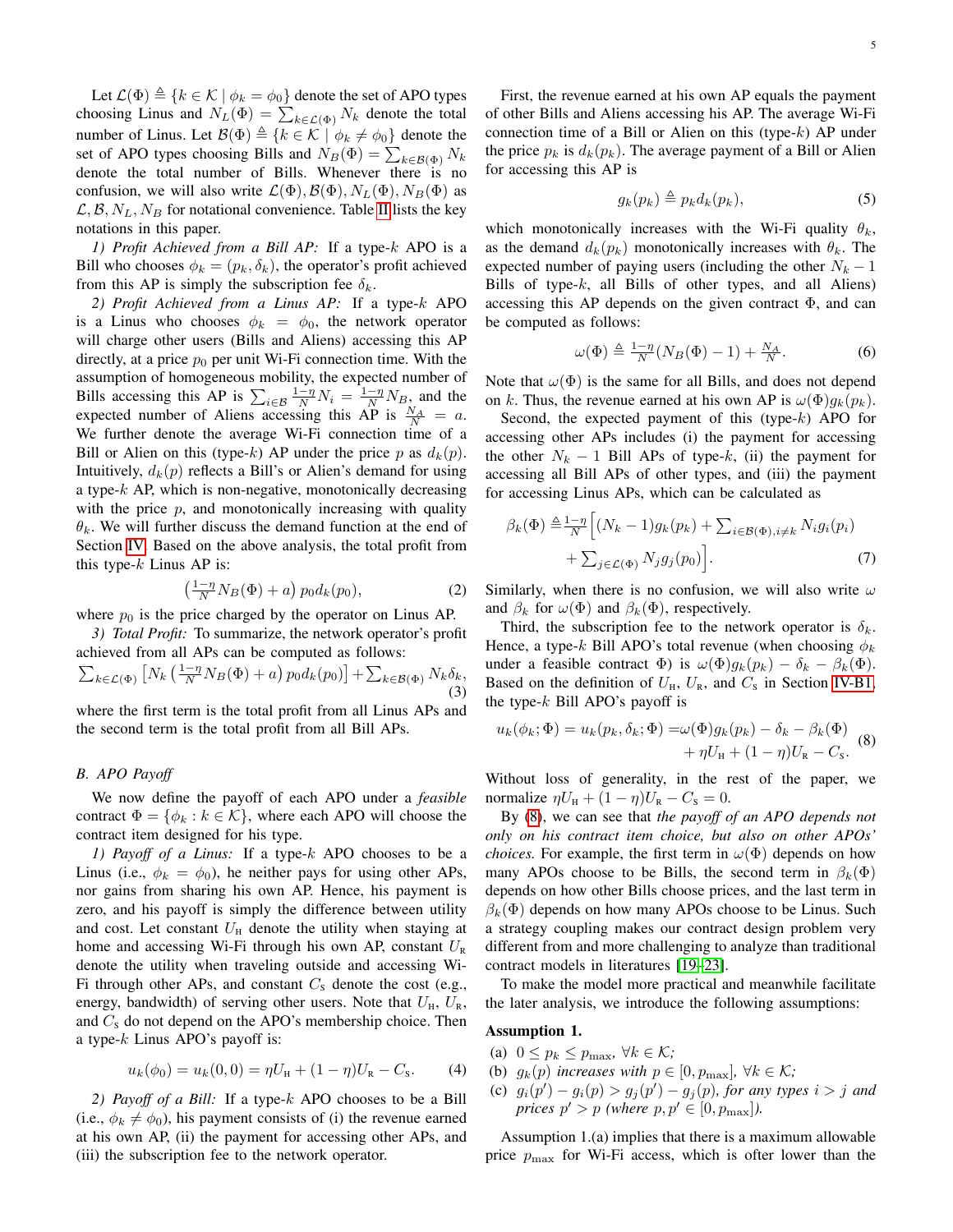corresponding cellular access price. This is because the Wi-Fi access is usually a complement to the cellular access [\[30\]](#page-13-27), and hence a high Wi-Fi access price may drive all APOs to the cellular network when traveling [\[31\]](#page-13-28).

Assumption 1.(b) implies that the Wi-Fi connection demand of APOs (on other APs) is inelastic when  $p \in [0, p_{\text{max}}]$ . The demand is usually inelastic at the bottom of the demand curve, i.e., when the price  $p \le p_{\text{max}}$ . When Wi-Fi costs so little that users use it like water, increasing the price of Wi-Fi access will not reduce revenue [\[30\]](#page-13-27).

Assumption 1.(c) implies that when increasing the Wi-Fi access price by a small value, the payment of a higher type APO (i.e., with a higher quality) will be increased by a larger value than that of a lower-type APO.. This is ofter referred to as "*increasing differences* [\[32\]](#page-13-29)" in economics, and is satisfied for many widely-used demand functions [\[33,](#page-13-30) [34\]](#page-13-31).

One widely-used demand function in the literature (e.g., [\[33,](#page-13-30) [34\]](#page-13-31)) that satisfies Assumption 1 is:

<span id="page-5-2"></span>
$$
d_k(p) = \frac{T}{1 + p/\theta_k}.\tag{9}
$$

Here  $T$  is the length of per subscription period (e.g., one month).[13](#page-5-1) *Note that our analysis is general and does not rely on the specific form of* [\(9\)](#page-5-2)*.*

# V. FEASIBILITY OF CONTRACT

<span id="page-5-0"></span>In this section, we will study the sufficient and necessary conditions for a contract to be feasible. Formally, a contract is feasible, if and only if it satisfies the Incentive Compatibility (IC) and Individual Rationality (IR) constraints.

**Definition 1** (Incentive Compatibility – IC). A contract  $\Phi$  =  $\{\phi_k : k \in \mathcal{K}\}\$ is incentive compatible, if for each type-k *APO, he can achieve the maximum payoff when choosing the contract item*  $\phi_k$  *intended for his type k, i.e.,* 

$$
u_k(\phi_k; \Phi) \ge u_k(\phi_i; \Phi), \ \forall k, i \in \mathcal{K}.
$$
 (10)

**Definition 2** (Individual Rationality – IR). *A contract*  $\Phi$  =  $\{\phi_k : k \in \mathcal{K}\}\$ is individual rational, if for each type-k APO, *he can achieve a non-negative payoff when choosing the item* φ<sup>k</sup> *intended for his type* k*, i.e.,*

$$
u_k(\phi_k; \Phi) \ge 0, \ \forall k \in \mathcal{K}.\tag{11}
$$

Obviously, if a contract satisfies the IC and IR constraints, each APO will choose the contract item designed for his type. Hence, we can equivalently say that each APO truthfully reveals his type (private information) to the operator, which forms a Nash equilibrium.

# *A. Necessary Conditions*

We now characterize necessary conditions for a feasible contract. For notational convenience, we rewrite a feasible contract as  $\Phi = \{(0,0): k \in \mathcal{L}\} \cup \{(p_k, \delta_k): k \in \mathcal{B}\}$ , where

 $\mathcal L$  and  $\mathcal B$  are the type sets of Linus and Bills, respectively, and both are functions of  $\Phi$  (omitted for notation simplicity).

<span id="page-5-3"></span>**Lemma 1.** *If a contract*  $\Phi = \{(0,0) : k \in \mathcal{L}\} \cup \{(p_k, \delta_k) :$ k ∈ B} *is feasible, then*

$$
p_i > p_j \Longleftrightarrow \delta_i > \delta_j, \quad \forall i, j \in \mathcal{B}.
$$

*Proof.* We prove this lemma by using the IC constraint.

First, we show that if  $p_i > p_j$ , then  $\delta_i > \delta_j$ . For any type-j Bill (APO), the following IC constraint must be satisfied:

$$
u_j(p_j, \delta_j; \Phi) \ge u_j(p_i, \delta_i; \Phi), \quad \forall i \in \mathcal{B}.
$$

That is,  $\omega(\Phi)g_j(p_j) - \delta_j - \beta_j(\Phi) \geq \omega(\Phi)g_j(p_i) - \delta_i - \beta_j(\Phi)$ , which implies that  $\delta_i - \delta_j \ge \omega(\Phi)(g_j(p_i) - g_j(p_j)) > 0$ .

Then, we show that if  $\delta_i > \delta_j$ , then  $p_i > p_j$ . For any type-i Bill (APO), the following IC constraint must be satisfied:

$$
u_i(p_i, \delta_i; \Phi) \ge u_i(p_j, \delta_j; \Phi), \quad \forall j \in \mathcal{B}.
$$

That is,  $\omega(\Phi)g_i(p_i) - \delta_i - \beta_i(\Phi) \geq \omega(\Phi)g_i(p_j) - \delta_j - \beta_i(\Phi)$ , which implies that  $g_i(p_i) - g_i(p_j) \ge \frac{\delta_i - \delta_j}{\omega(\Phi)} > 0$ . According to Assumption 1.(b), we have  $p_i > p_j$ .

Lemma [1](#page-5-3) shows that in a feasible contract, a larger Wi-Fi access price must correspond to a larger subscription fee.

<span id="page-5-4"></span>**Lemma 2.** *If a contract*  $\Phi = \{(0,0) : k \in \mathcal{L}\} \cup \{(p_k, \delta_k) :$  $k \in \mathcal{B}$ *} is feasible, then* 

$$
\theta_i > \theta_j \Longrightarrow p_i > p_j, \quad \forall i, j \in \mathcal{B}.
$$

Lemma [2](#page-5-4) shows that in a feasible contract, a higher type APO will be designed with a higher Wi-Fi access price. Due to space limit, we put the detailed proof in Appendix A of the supplementary material.

For notational convenience, we denote

$$
\mu(\Phi) \triangleq \frac{1 - \eta}{N} N_B(\Phi) + \frac{N_A}{N}
$$

as the expected number of Bills and Aliens accessing a particular AP, and denote

$$
\nu(\Phi) \triangleq \frac{1-\eta}{N} \left( \sum_{i \in \mathcal{B}(\Phi)} N_i g_i(p_i) + \sum_{i \in \mathcal{L}(\Phi)} N_i g_i(p_0) \right)
$$

as the expected payment of a particular APO (for accessing other APs) when choosing to be a Bill.

<span id="page-5-5"></span>**Lemma 3.** *If a contract*  $\Phi = \{(0,0) : k \in \mathcal{L}\} \cup \{(p_k, \delta_k) :$  $k \in \mathcal{B}$  *is feasible, then there exists a critical APO type*  $m \in$  $\{1, 2, \ldots, K + 1\}$ *, such that*  $k \in \mathcal{L}$  *for all*  $k < m$  *and*  $k \in \mathcal{B}$ *for all*  $k \geq m$ *, i.e.,* 

$$
\mathcal{L} = \{1, 2, \dots, m - 1\}, \mathcal{B} = \{m, m + 1, \dots, K\}.
$$
 (12)

The detailed proof is given in Appendix B of the supplementary material. Lemma [3](#page-5-5) shows that there exists a critical APO type: *all APOs with types lower than the critical type will choose to be Linus, and all APOs with types higher than or equal to the critical type will choose to be Bills.* When all APOs are Bills, we have  $m = 1$ ; when all APOs are Linus, we have  $m = K + 1$ .

<span id="page-5-1"></span><sup>&</sup>lt;sup>13</sup>Function  $d_k(p)$  is decreasing convex in p. When  $p = 0$ ,  $d_k(0) = T$ , which represents the maximum length of connection time. We may also multiple a constant less than 1 to the demand function, for example, to represent that the users will not connect 24 hours a day even with zero price. Such a constant scaling will not change the analysis results.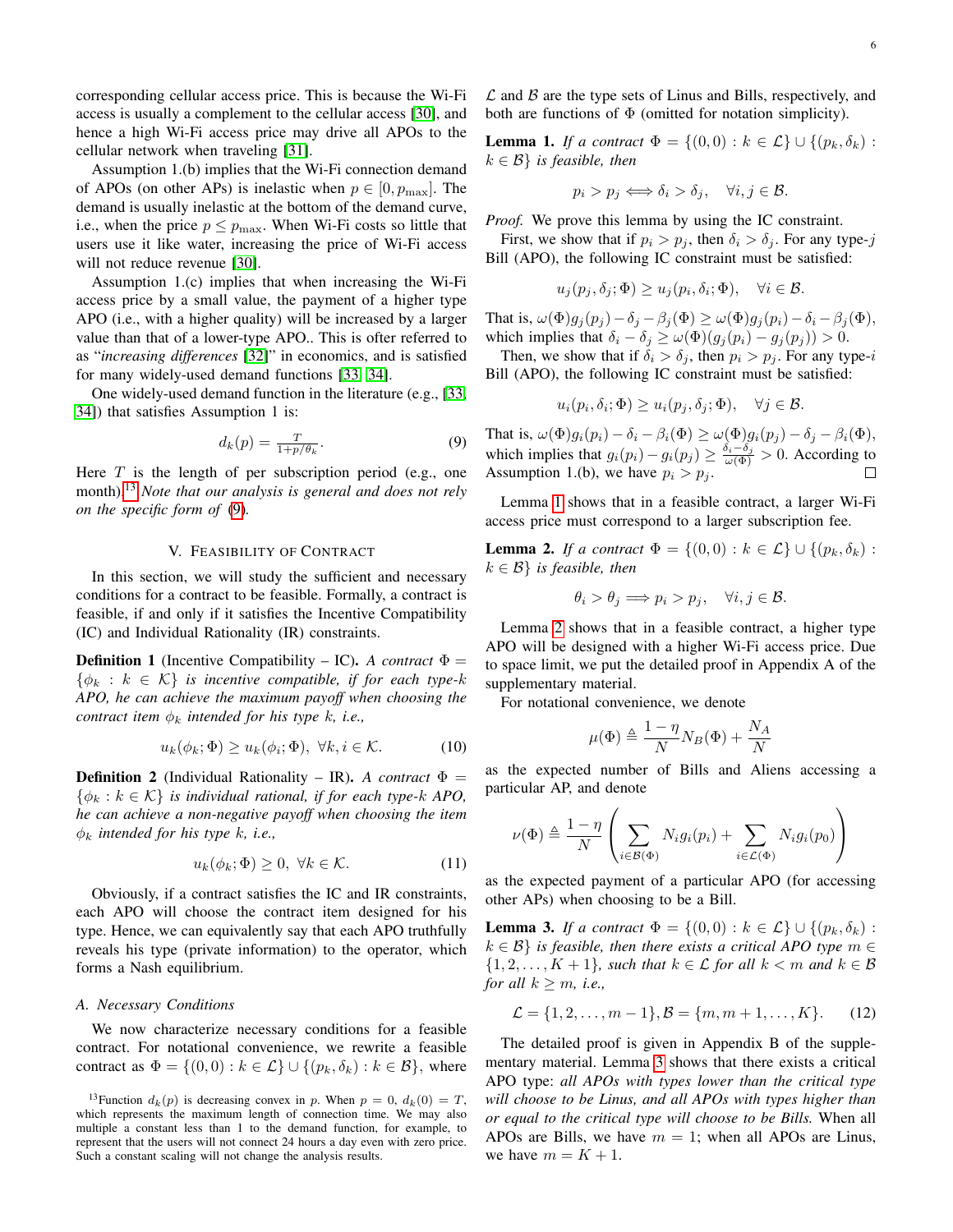### *B. Sufficient and Necessary Conditions*

We can show that the above necessary conditions together are also sufficient for a contract to be feasible.

Next, we characterize the sufficient and necessary conditions for a feasible contract.

<span id="page-6-4"></span>**Theorem 1** (Feasible Contract). *A contract*  $\Phi = {\phi_k : k \in \mathcal{K}}$ *is feasible, if and only if the following conditions hold:*

$$
\mathcal{L} = \{1, \dots, m-1\}, \mathcal{B} = \{m, \dots, K\}, \ m \in \{1, \dots, K+1\},\tag{13}
$$

$$
0 \le p_0 \le p_{\max}, 0 \le p_i \le p_k \le p_{\max}, \ \forall k, i \in \mathcal{B}, i < k, \ (14)
$$

$$
\delta_k \ge \underline{\delta}_k \triangleq \mu(\Phi)g_j(p_k) - \nu(\Phi), \ \forall k \in \mathcal{B}, \forall j \in \mathcal{L}, \tag{15}
$$

$$
\delta_k \le \bar{\delta}_k \triangleq \omega(\Phi) g_k(p_k) - \beta_k(\Phi), \ \forall k \in \mathcal{B},\tag{16}
$$

$$
\omega(\Phi) (g_i(p_k) - g_i(p_i)) \leq \delta_k - \delta_i \leq \omega(\Phi) (g_k(p_k) - g_k(p_i)),
$$
  

$$
\forall k, i \in \mathcal{B}, i < k. \tag{17}
$$

Here, [\(15\)](#page-6-1) can be derived from the IC constraints of Linus APOs, i.e., a type- $j$  Linus APO will achieve a non-positive payoff if he chooses any contract item designed for Bills, i.e.,  $(p_k, \delta_k)$ ,  $k \in \mathcal{B}$ . Similarly, [\(16\)](#page-6-2) and [\(17\)](#page-6-3) can be derived from the IR and IC constraints of Bill APOs. The detailed proof is given in Appendix C of the supplementary material.

#### VI. OPTIMAL CONTRACT DESIGN

<span id="page-6-0"></span>In this section, we study the optimal contract that maximizes the network operator's profit. We focus on finding an optimal contract from the set of feasible contracts characterized by Theorem [1.](#page-6-4) By the revelation principle [\[29\]](#page-13-26), the optimal contract in the feasible set is the global optimal contract among all possible (feasible and non-feasible) contracts.

#### *A. Optimal Contract Formulation*

By Theorem [1,](#page-6-4) we can formulate the following contract optimization problem:

#### Problem 1 (Optimal Contract).

$$
\max \sum_{k \in \mathcal{L}} \left[ N_k \left( (1 - \eta) \frac{N_B}{N} + a \right) g_k(p_0) \right] + \sum_{k \in \mathcal{B}} N_k \delta_k
$$
  
s.t. (13), (14), (15), (16), (17)  
var: m, p\_0, {(p\_k, \delta\_k) : k \in \mathcal{B}}.

In Problem 1, m is the critical AP type;  $p_0$  is the Wi-Fi access price on Linus APs, where the network operator will charge Bills or Aliens with this price  $p_0$ ; and  $(p_k, \delta_k)$ ,  $k \in \mathcal{B}$ , are the Wi-Fi access prices and subscription fees for Bills.

Next we define the feasible price assignment, which we will use in later discussions.

Definition 3 (Feasible Price Assignment). *A price assignment*  $\{p_0, p_k : k \in \mathcal{B}\}\$ is feasible *if it satisfies constraint* [\(14\)](#page-6-6).

We will solve Problem 1 as follows. First, we derive the best subscription fees  $\{\delta_k : k \in \mathcal{B}\}\$ , given the feasible price assignment  $\{p_0, p_k : k \in \mathcal{B}\}\$  and critical type m. Then, we design an algorithm to compute the optimal price assignment  $\{p_0, p_k : k \in \mathcal{B}\}$ , given the critical type m. Finally, substituting the best subscription fees and price assignment, we search the critical type  $m$  for the optimal contract.

#### <span id="page-6-8"></span>*B. Optimal Subscription Fee*

We first derive the best subscription fees, given the feasible price assignment and critical type.

#### Problem 2 (Optimal Subscription Fees).

$$
\max \sum_{k \in \mathcal{B}} N_k \delta_k
$$
  
s.t. (15), (16), (17)  
var:  $\delta_k, k \in \mathcal{B}$ .

<span id="page-6-6"></span><span id="page-6-5"></span>Lemma [4](#page-6-7) gives the optimal solution of Problem 2.

<span id="page-6-7"></span><span id="page-6-3"></span><span id="page-6-2"></span><span id="page-6-1"></span>**Lemma 4.** *Given a critical type*  $m \in \{1, \ldots, K + 1\}$  *and a* feasible price assignment  $\{p_0, p_k : k \in \mathcal{B}\}$ , the optimal *subscription fees*  $\{\delta_k^* : k \in \mathcal{B}\}$  *are given by:* 

<span id="page-6-10"></span>
$$
\delta_m^* = \omega g_m(p_m) - \beta_m,\tag{18}
$$

<span id="page-6-11"></span>
$$
\delta_k^* = \delta_{k-1}^* + \omega (g_k(p_k) - g_k(p_{k-1})), \qquad (19)
$$

*for all*  $k \in \{m+1, ..., K\}$ .

Note that  $\omega$  and  $\beta_m$  depends on the critical type m and the price assignment  $\{p_0, p_k : k \in \mathcal{B}\}$ , and can be calculated in [\(6\)](#page-4-4) and [\(7\)](#page-4-5), respectively. The detailed proof is given in Appendix D of the supplementary material.

Define  $s_k = \sum_{i=k}^{K} N_i$  for all  $k \in \mathcal{B}$ . Then, we can rewrite the network operator's profit from Bill APOs as follows:

$$
\sum_{k \in \mathcal{B}} N_k \delta_k^* \triangleq \sum_{k \in \mathcal{B}} f_k(p_k),
$$

where  $f_k(p_k)$  is related to  $p_k$  only, and is defined as:

$$
f_m(p_m) = \left(\frac{1-\eta}{N} + \omega\right) s_m g_m(p_m) - \omega s_{m+1} g_{m+1}(p_m),
$$
  
\n
$$
f_k(p_k) = \omega \left(s_k g_k(p_k) - s_{k+1} g_{k+1}(p_k)\right), k = m+1, ..., K-1,
$$
  
\n
$$
f_K(p_K) = \omega N_K g_K(p_K).
$$

#### <span id="page-6-9"></span>*C. Optimal Price Assignment*

Next we solve the optimal price assignment, given a fixed critical type m. With the best subscription fees  $\{\delta_k^* : k \in \mathcal{B}\}\$ derived in Lemma [4,](#page-6-7) we can formulate the following optimal price assignment problem.

#### Problem 3 (Optimal Price Assignment).

$$
\max_{k \in \mathcal{L}} \left[ N_k \left( (1 - \eta) \frac{N_B}{N} + a \right) g_k(p_0) \right] + \sum_{k \in \mathcal{B}} f_k(p_k)
$$
  
s.t. (14)  
var:  $p_0, \{p_k : k \in \mathcal{B}\}.$ 

We denote the solution of Problem 3 as  $\{p_0^*, p_k^* : k \in \mathcal{B}\},\$ which depends on the critical type  $m$ . Hence, we will also write  $\{p_0^*, p_k^* : k \in \mathcal{B}\}\$  as  $\{p_0^*(m), p_k^*(m) : k \in \mathcal{B}\}\$  when we want to emphasize such dependances.

It is easy to see that the optimal price  $p_0^*$  for Linus is always the price upper-bound  $p_{\text{max}}$ , i.e.,  $p_0^* = p_{\text{max}}$ . This is because  $g_k(p_0)$  monotonically increases with  $p_0 \in [0, p_{\text{max}}]$ .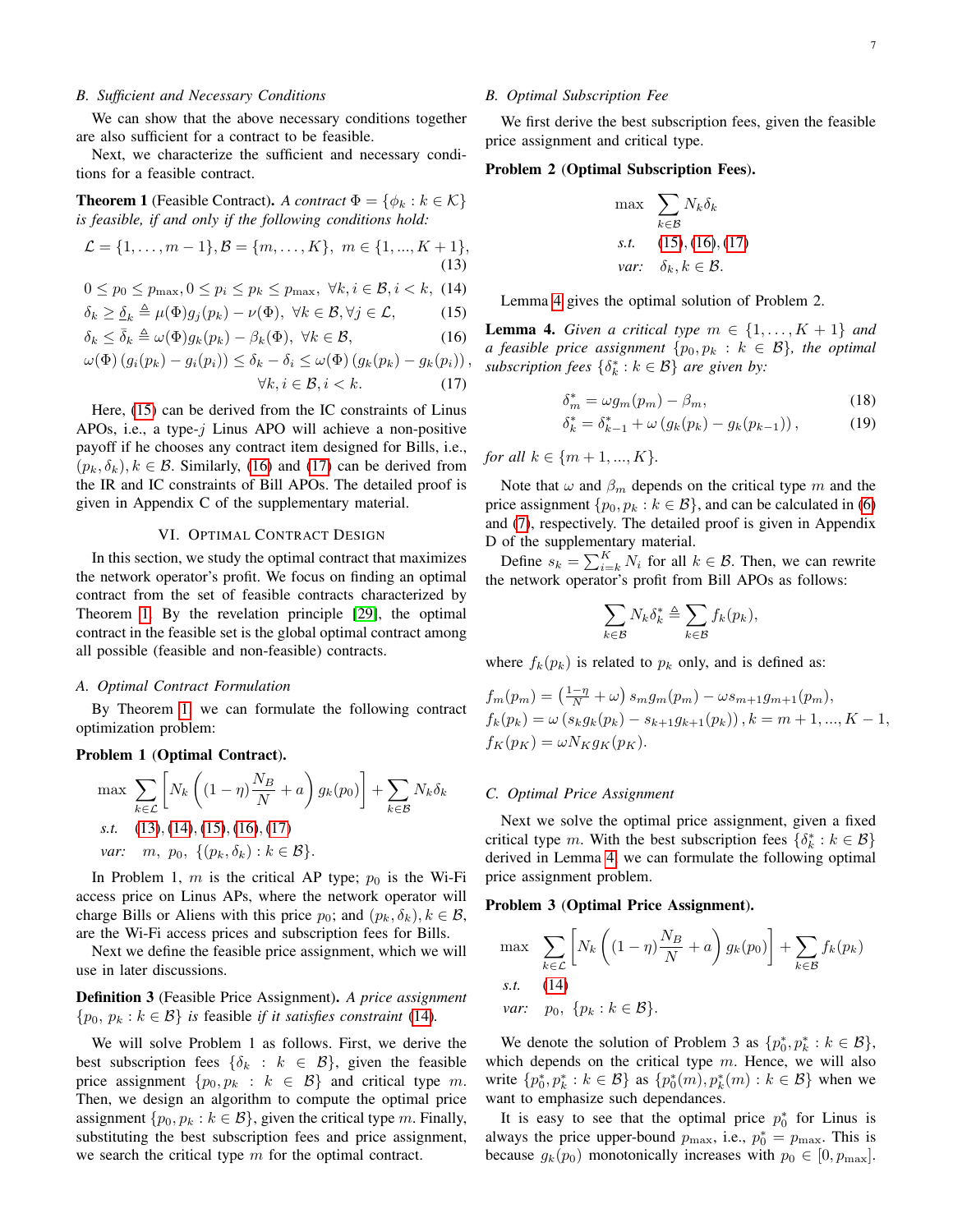The optimal price assignment  $\{p_k^* : k \in \mathcal{B}\}\$  for Bills can be solved by the following optimization problem:

$$
\max_{p_m,...,p_K} \sum_{k \in \mathcal{B}} f_k(p_k) \tag{20}
$$
  
s.t.  $0 \le p_m \le p_{m+1} \le \cdots \le p_K \le p_{\text{max}}.$ 

Since  $f_k(p_k)$  only depends on  $p_k$ , we can first compute the maximizer of each  $f_k(p_k)$  for all  $k \in \mathcal{B}$ , and check whether the feasible price condition in [\(20\)](#page-7-0) is satisfied.

Let  $p_k^{\dagger}$  denote the price that maximizes  $f_k(p_k)$ , i.e.,

<span id="page-7-1"></span>
$$
p_k^{\dagger} = \arg\max_{0 \le p_k \le p_{\text{max}}} f_k(p_k), \ \forall k \in \mathcal{B}.\tag{21}
$$

Note that if  $\{p_k^{\dagger} : k \in \mathcal{B}\}\$  is feasible, i.e., satisfying the constraint in [\(20\)](#page-7-0), then it is the optimal solution of Problem 3, i.e.,  $p_k^* = p_k^{\dagger}, \forall k \in \mathcal{B}$ .

In the general case, however,  $\{p_k^{\dagger}: k \in \mathcal{B}\}\$  may not be feasible. In this case, we propose a two-stage algorithm to solve [\(20\)](#page-7-0). In Stage I, we use a *Dual Algorithm* to solve problem [\(20\)](#page-7-0), where  $\{p_k^{\dagger} : k \in \mathcal{B}\}\)$  computed in [\(21\)](#page-7-1) will serve as the initial price choices. If the solution returned by the Dual Algorithm is feasible, then it is optimal to problem [\(20\)](#page-7-0); otherwise, we use it as an initial point for a *Dynamic Algorithm* in Stage II, which will return a feasible (but suboptimal) solution of problem [\(20\)](#page-7-0).

*1) Dual Algorithm:* Let  $\lambda_k$  be the Lagrange multiplier associated with the linear constraint  $p_k \leq p_{k+1}, k = m, m + 1$  $1, \ldots, K - 1$ . We denote  $p \triangleq \{p_k : k \in \mathcal{B}\}\)$ , and  $\lambda \triangleq \{\lambda_k : k \in \mathcal{B}\}\$  $k = m, \dots, K - 1$ . Then the Lagrangian of problem [\(20\)](#page-7-0) is:

$$
L(p,\lambda) = -\sum_{k \in \mathcal{B}} f_k(p_k) + \sum_{k=m}^{K-1} \lambda_k(p_k - p_{k+1}),
$$
 (22)

and it can be written as

$$
L(\boldsymbol{p},\boldsymbol{\lambda})\triangleq \sum_{k\in\mathcal{B}}L_k(p_k,\boldsymbol{\lambda}),
$$

where  $L_k(p_k, \lambda)$  only involves  $p_k$ , and is defined as:

$$
L_m(p_m, \lambda) = -f_m(p_m) + \lambda_m p_m,
$$
\n(23)

$$
L_k(p_k, \lambda) = -f_k(p_k) + (\lambda_k - \lambda_{k-1})p_k, m < k < K, \tag{24}
$$

$$
L_K(p_K, \lambda) = -f_K(p_K) - \lambda_{K-1}p_K. \tag{25}
$$

The dual algorithm aims to solve the convex but possibly nondifferentiable dual problem of [\(20\)](#page-7-0):

<span id="page-7-3"></span>
$$
\max_{\lambda \ge 0} d(\lambda), \tag{26}
$$

where

<span id="page-7-2"></span>
$$
d(\boldsymbol{\lambda}) \triangleq \sum_{k \in \mathcal{B}} \min_{0 \le p_k \le p_{\text{max}}} L_k(p_k, \boldsymbol{\lambda}).
$$
 (27)

Computing  $d(\lambda)$  involves  $K - m + 1$  separate subproblems,  $\min_{0 \leq p_k \leq p_{\text{max}}} L_k(p_k, \lambda), k \in \mathcal{B}$ , where each subproblem is a single variable minimization problem and is easy to solve.

Note that the right-hand side of [\(27\)](#page-7-2) might have multiple solutions, hence the dual function  $d(\lambda)$  may not be differentiable. We apply the subgradient method [\[35\]](#page-13-32) to solve the dual problem [\(26\)](#page-7-3), i.e., we update the dual variable according to [\(28\)](#page-7-4) in Algorithm [1,](#page-7-5) where  $t$  is the iteration index. The update

# <span id="page-7-5"></span>Algorithm 1 Dual Algorithm

<span id="page-7-0"></span>**Input:**  $\{p_k^{\dagger}: k \in \mathcal{B}\}$ **Output:**  $\{p_k^L : k \in \mathcal{B}\}\)$ 1: Initiate  $\mathbf{\tilde{\lambda}}^0 = \mathbf{0}, \mathbf{\tilde{\lambda}}^{-1} = -\mathbf{1}, t = 0, \{p_k^t : k \in \mathcal{B}\} = \{p_k^{\dagger} : k \in \mathcal{B}\}$  $k \in \mathcal{B}$ 

2: while If 
$$
\exists i
$$
 such that  $|\lambda_i^t - \lambda_i^{t-1}| > \epsilon$  do

3: For all 
$$
k = m, \ldots, K - 1
$$
, update

<span id="page-7-4"></span>
$$
\lambda_k^{t+1} = \max\{\lambda_k^t + \frac{1}{\sqrt{t+1}}(p_k^t - p_{k+1}^t), 0\}.
$$
 (28)

\n- 4: Calculate 
$$
p^{t+1} = \arg \min_{0 \leq p \leq p_{\max}} L(p, \lambda^{t+1}).
$$
\n- 5: Set  $t = t + 1$ .
\n- 6: **end while**
\n- 7: Set  $\lambda^L = \lambda^t$ ,  $p^L = p^t$ .
\n

rule [\(28\)](#page-7-4) is intuitive: *the dual variable*  $\lambda_k$  *increases if the constraint*  $p_k \leq p_{k+1}$  *is violated*. In Algorithm [1,](#page-7-5)  $\epsilon \in (0,1)$ is a tolerance parameter.

The sequence  $\{\lambda^t\}$  generated by Algorithm [1](#page-7-5) converges to an optimal dual solution [\[35\]](#page-13-32). Let  $\lambda^L$  be the limiting point of the sequences of  $\{\lambda^t\}$ , and

$$
\boldsymbol{p}^L = \arg \sum_{k \in \mathcal{B}} \min_{0 \le p_k \le p_{\text{max}}} L_k(p_k, \boldsymbol{\lambda}^L). \tag{29}
$$

By the weak duality theory [\[36\]](#page-13-33), we have

$$
\sum_{k \in \mathcal{B}} f_k(p_k^L) \ge \sum_{k \in \mathcal{B}} f_k(p_k^*). \tag{30}
$$

Recall that  $\{p_k^* : k \in \mathcal{B}\}\$  is the optimal solution of Problem 3. Hence, if  $\{p_k^L : k \in \mathcal{B}\}\$ is feasible to problem [\(20\)](#page-7-0), it is the optimal solution to problem [\(20\)](#page-7-0), i.e.,  $\{p_k^* : k \in \mathcal{B}\}$  $\{p_k^L : k \in \mathcal{B}\}\$ . If  $\{p_k^L : k \in \mathcal{B}\}\$  is not feasible to problem [\(20\)](#page-7-0), we will further compute a feasible solution using the dynamic algorithm introduced later.

To summarize, the dual algorithm fully takes advantage of the separable structure of the objective function in problem [\(20\)](#page-7-0); it is easy to implement, since the optimal solution of the Lagrangian can be obtained easily; it provides us an upper bound of problem [\(20\)](#page-7-0); it is possible to return us the global solution of problem [\(20\)](#page-7-0) with a certificate (if the returned solution is feasible); if not, it returns us a good approximate solution, which can be used as an initial point for a possible local search.

*2) Dynamic Algorithm:* Now we deal with the case where  $\{p_k^L : k \in \mathcal{B}\}\$ is not feasible.<sup>[14](#page-7-6)</sup>

Definition 4 (Infeasible Sub-sequence). *We denote a subsequence of*  $\{p_k : k \in \mathcal{B}\}\$ , say  $\{p_i, p_{i+1}, \ldots, p_j\}$ , as an *infeasible sub-sequence, if*  $p_i \geq p_{i+1} \geq \cdots \geq p_j$  *and*  $p_i > p_j$ *.* 

We propose to use a Dynamic Algorithm in Algorithm [2](#page-8-1) (based on a similar algorithm proposed in [\[19\]](#page-13-12)) to make all the infeasible sub-sequences in  $\{p_k^L : k \in \mathcal{B}\}\$  feasible, by enforcing all prices in the infeasible sub-sequence to be equal (Line

<span id="page-7-6"></span><sup>&</sup>lt;sup>14</sup>Numerical results show that the price assignment  $\{p_k^L : k \in \mathcal{B}\}\$  derived by the Dual Algorithm is almost always feasible (and hence optimal) when the number of APs is large. Hence in practice we do not need to activate the dynamic algorithm most of the time.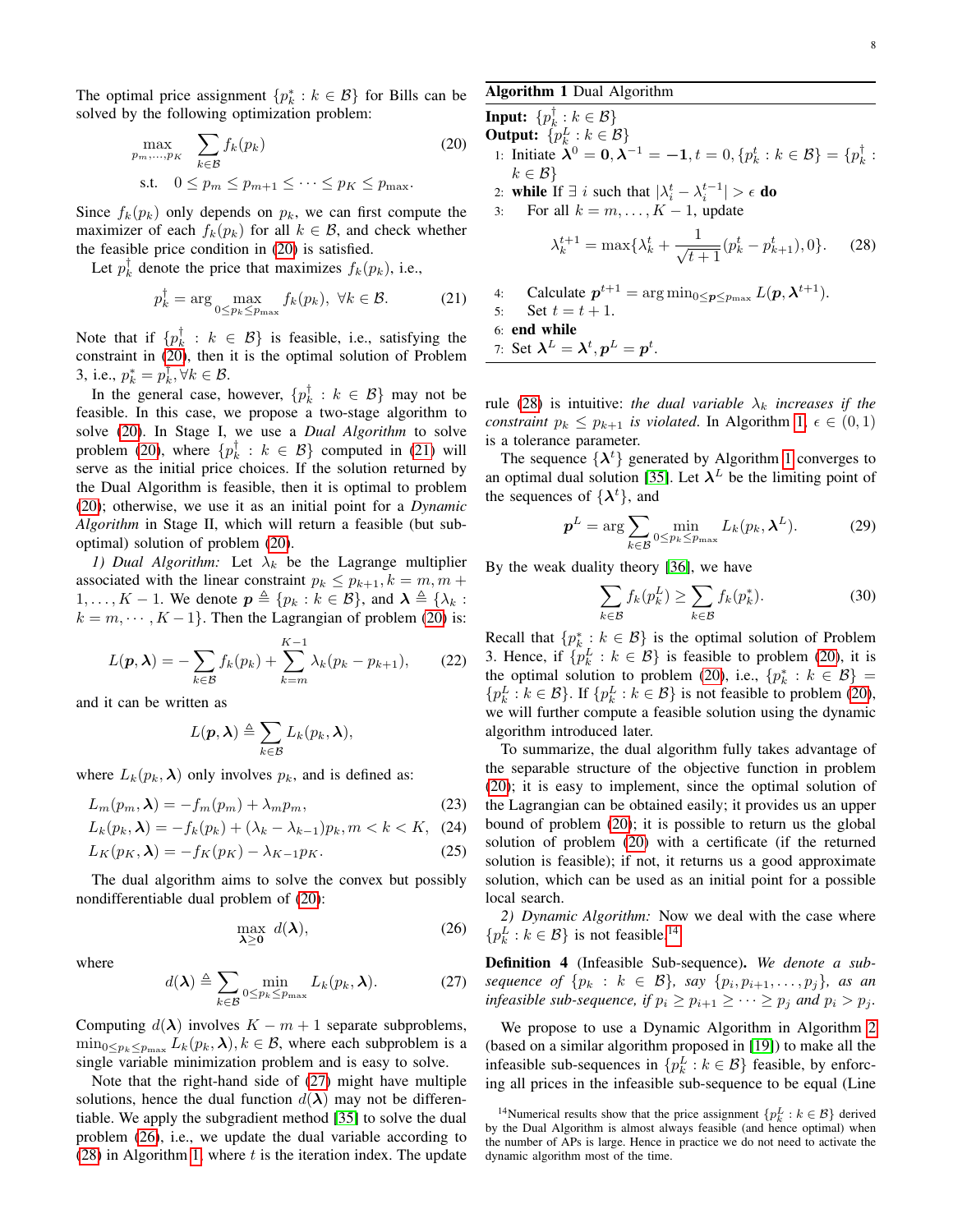# <span id="page-8-1"></span>Algorithm 2 Dynamic Algorithm

**Input:**  $\{p_k^L : k \in \mathcal{B}\}\$ **Output:**  $\{p_k^D : k \in \mathcal{B}\}\)$ 1: Initiate  $\{p_k^D : k \in \mathcal{B}\} = \{p_k^L : k \in \mathcal{B}\}\$ 2: while  $\{p_k^D : k \in \mathcal{B}\}\$ is infeasible do

3: Find the first and shortest infeasible sub-sequence  $\{p_i^D, p_{i+1}^D, \ldots, p_j^D\}$  of  $\{p_k^D, k \in \mathcal{B}\}.$ 

4: Set 
$$
p_k^D = \arg \max_{0 \le p \le p_{\text{max}}} \sum_{t=i}^j f_t(p), \ \forall k = i, \dots, j.
$$

5: end while

4 of Algorithm [2\)](#page-8-1). Specifically, for an infeasible sub-sequence  $\{p_i, p_{i+1}, \ldots, p_j\}$ , we combine  $f_i(p_i), f_{i+1}(p_{i+1}), \ldots, f_j(p_j)$ and select an identical price for  $p_i, p_{i+1}, \cdots, p_j$  by:

<span id="page-8-2"></span>
$$
p_i = p_{i+1} = \dots = p_j = \arg\max_{0 \le p \le p_{\text{max}}} \sum_{t=i}^{j} f_t(p). \tag{31}
$$

It is easy to solve  $(31)$ , as it has only a single variable p. We denote the solution returned by Algorithm [2](#page-8-1) as  $\{p_k^D : k \in \mathcal{B}\}.$ 

The Dynamic Algorithm will terminate within  $K-m$  times, as we combine at least two different  $f_i(\cdot)$  at each time, hence we need to do at most  $K - m$  times.

Since  $\{p_k^D : k \in \mathcal{B}\}\$  satisfies the constraints of problem [\(20\)](#page-7-0), it provides a lower bound of problem [\(20\)](#page-7-0), i.e.,

$$
\sum_{k \in \mathcal{B}} f_k(p_k^D) \le \sum_{k \in \mathcal{B}} f_k(p_k^*).
$$
 (32)

#### *D. Optimal Critical Type*

Finally, after obtaining the subscription fees in Section [VI-B](#page-6-8) and the price assignment in Section [VI-C,](#page-6-9) we can sequentially search for the optimal critical type  $m^* \in \{1, \ldots, K + 1\}.$ Obviously, we only need to search  $K + 1$  times for  $m^*$ .

# VII. HETEROGENEOUS MOBILITY SCENARIO

<span id="page-8-0"></span>In the previous sections, we considered a simplified scenario with the homogenous APO mobility. In this section, we will consider a more general heterogeneous mobility scenario, where different APOs may have different probabilities of staying at home (or traveling outside).

Similar as the APO quality model, We consider a finite and discrete set  $\mathcal{M} = \{1, 2, ..., L\}$  of L possible probabilities (of staying at home) for APOs, and denote  $\eta_l, l \in \mathcal{M}$  as the *l*-th probability. Without loss of generality, we assume:

$$
\eta_1 < \eta_2 < \cdots < \eta_L.
$$

Recall that in our previous analysis, all APOs are divided into  $K$  types based on their provided Wi-Fi access qualities, and a type- $k$  APO's Wi-Fi access quality is denoted by  $\theta_k, \forall k \in \mathcal{K}$ . In this section, each APO is characterized not only by his provided Wi-Fi access quality, but also by his mobility pattern. Hence, all APOs can be divided into  $K \times L$ types based on their provided Wi-Fi access qualities and their mobility patterns, where a type- $\{k, l\}$  APO provides the Wi-Fi access with quality  $\theta_k$  and stays at home with probability  $\eta_l$ . Note that  $\theta_k$  and  $\eta_l$  are private information of each APO, and are not known by the network operator.

# *A. Contract Formulation*

To induce APOs to reveal their private information truthfully, the operator needs to design a contract item for each type of APO (characterized by  $\theta_k$  and  $\eta_l$ ). Hence, the contract that the operator offers is

$$
\Phi = \{ \phi_{k,l} \triangleq (p_{k,l}, \delta_{k,l}) : k \in \mathcal{K}, l \in \mathcal{M} \}.
$$
 (33)

Here the contract item  $\phi_{k,l}$  is designed for the type- $\{k,l\}$ APO. A special combination  $\phi_0 = (0, 0)$  indicates the membership choice of Linus. We let  $N_{k,l}$  denote the number of the type- $\{k, l\}$  APOs. We let  $\mathcal{L}(\Phi)$  denote the set of all Linus, and let  $\mathcal{B}(\Phi)$  denote the set of all Bills. We further denote  $\mathcal{L}_l(\Phi)$  as the set of Linus with  $\eta_l$ , and denote  $\mathcal{B}_l(\Phi)$  as the set of Bills with  $\eta_l$ , for all  $l \in \mathcal{M}$ . When there is no confusion, we will also write  $\mathcal L$  for  $\mathcal L(\Phi)$ , and similarly for  $\mathcal B, \mathcal L_l, \mathcal B_l$ .

Similar as in Section [IV,](#page-3-0) we characterize the network operator's profit and each APO's payoff under a given feasible contract, where each APO chooses the contract item designed for his type.

The network operator's profit includes the profit achieved from all Linus' APs and the profit achieved from all Bill APs, and can be computed as follows:

$$
\left[\sum_{l=1}^{L} \sum_{k \in \mathcal{L}_l} N_{k,l} \left( \sum_{j=1}^{L} \sum_{i \in \mathcal{B}_j} \frac{1 - \eta_j}{N} N_{i,j} + a \right) p_0 d_k(p_0) \right] + \sum_{l=1}^{L} \sum_{k \in \mathcal{B}_l} N_{k,l} \delta_{k,l}.
$$
\n(34)

If a type- $\{k, l\}$  APO chooses to be a Linus, his payoff is the difference between utility and cost,

<span id="page-8-3"></span>
$$
u_{k,l}(\phi_0) = \eta_l U_{\rm H} + (1 - \eta_l) U_{\rm R} - C_{\rm s}.
$$
 (35)

If a type- $\{k, l\}$  APO chooses to be a Bill, his payoff is the difference between his revenue, utility, and cost,

$$
u_{k,l}(\phi_{k,l};\Phi) = \omega_l(\Phi)g_k(p_{k,l}) - \delta_{k,l} - \beta_{k,l}(\Phi) + \eta_l U_{\rm H} + (1 - \eta_l)U_{\rm R} - C_{\rm S}.
$$
 (36)

Here  $\omega_l(\Phi)$  is the expected number of paying users (including others type- $\{k, l\}$  Bills characterized by  $\theta_k$  and  $\eta_l$ , all other types of Bills, and all Aliens) accessing this AP:

<span id="page-8-4"></span>
$$
\omega_l(\Phi) \triangleq \sum_{j=1}^L \sum_{i \in \mathcal{B}_j} \frac{1 - \eta_j}{N} N_{i,j} + \frac{1}{N} N_A - \frac{1 - \eta_l}{N}, \qquad (37)
$$

and  $\beta_{k,l}(\Phi)$  is the expected payment of this type- $\{k,l\}$  APO for accessing other APs:

<span id="page-8-5"></span>
$$
\beta_{k,l}(\Phi) \triangleq \frac{1-\eta_l}{N} \Big[ \sum_{j=1}^L \sum_{i \in \mathcal{B}_j} N_{i,j} g_i(p_{i,j}) + \sum_{j=1}^L \sum_{i \in \mathcal{L}_j} N_{i,j} g_i(p_0) - g_k(p_{k,l}) \Big].
$$
 (38)

For notational convenience, we denote

$$
\mu(\Phi) = \sum_{j=1}^{L} \sum_{i \in B_j} \frac{1 - \eta_j}{N} N_{i,j} + \frac{N_A}{N},
$$
  

$$
\nu(\Phi) = \sum_{j=1}^{L} \sum_{i \in B_j} N_{i,j} g_i(p_{i,j}) + \sum_{j=1}^{L} \sum_{i \in \mathcal{L}_j} N_{i,j} g_i(p_0).
$$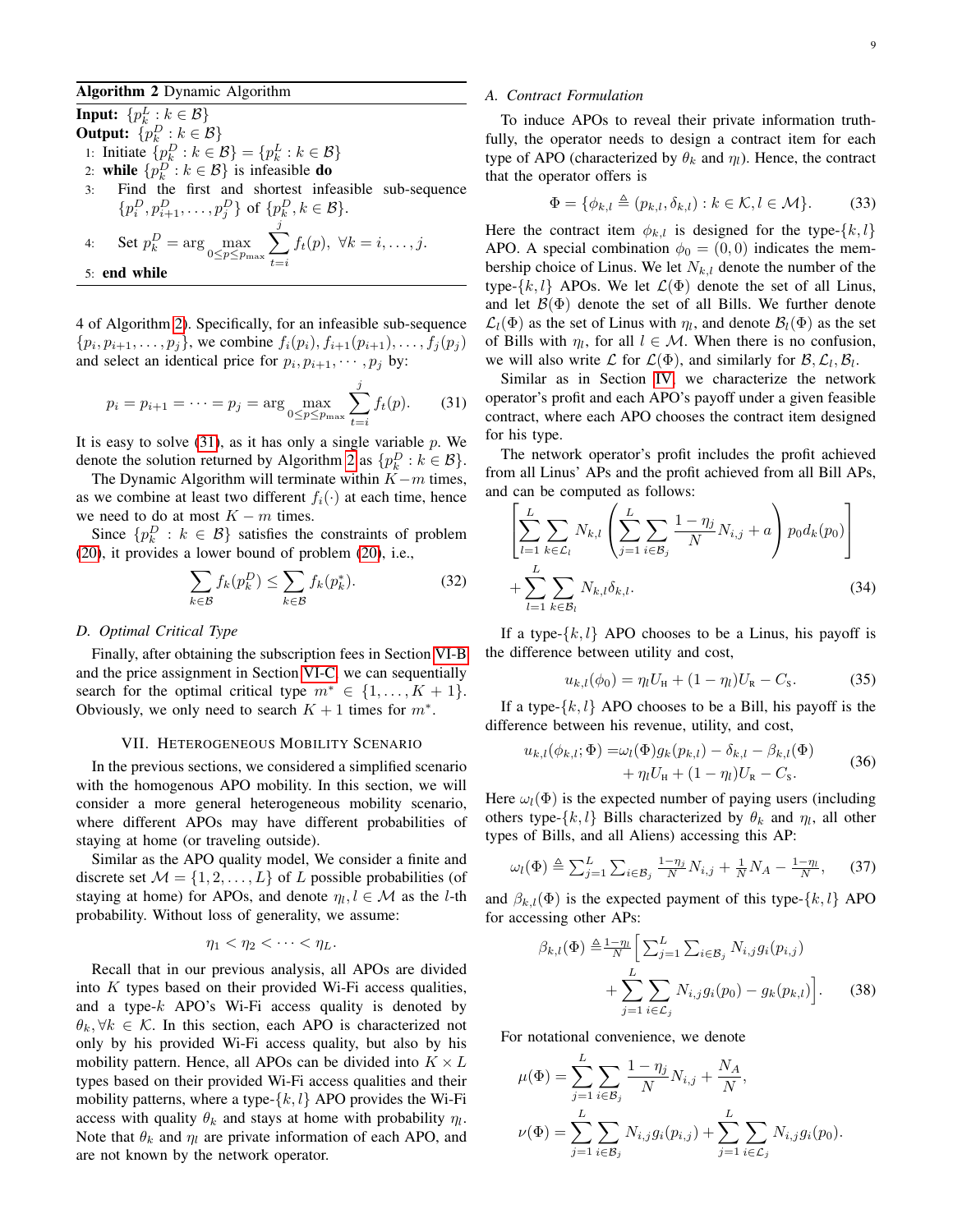Then, a Bill APO's payoff can be written as

$$
u_{k,l}(\phi_{k,l};\Phi) = \mu(\Phi)g_k(p_{k,l}) - \delta_{k,l} - \frac{1-\eta_l}{N}\nu(\Phi). \tag{39}
$$

When there is no confusion, we will also write  $\omega_l$  for  $\omega_l(\Phi)$ , and similarly for  $\beta_{k,l}, \mu, \nu$ .

#### *B. Feasibility of Contract*

We now characterize the necessary conditions for a feasible contract.

# <span id="page-9-0"></span>Lemma 5. *If a contract* Φ *is feasible, then*

 $p_{k,l} > p_{i,j} \Longleftrightarrow \delta_{k,l} > \delta_{i,j}, \quad \forall k \in \mathcal{B}_l, i \in \mathcal{B}_j, l, j \in \mathcal{M}.$ 

The idea of the proof is similar as that of Lemma [1.](#page-5-3) The detailed proof is given in Appendix E of the supplementary material. Lemma [5](#page-9-0) shows that in the heterogeneous mobility scenario, a larger Wi-Fi access price corresponds to a larger subscription fee (for Bill).

# <span id="page-9-1"></span>Lemma 6. *If a contract* Φ *is feasible, then*

$$
\theta_k > \theta_i \Longrightarrow p_{k,l} > p_{i,l}, \forall k, i \in \mathcal{B}_l, \text{ for the same } l \in \mathcal{M},
$$
\n
$$
\eta_l > \eta_j \Longrightarrow p_{k,l} \geq p_{k,j}, \forall l, j \in \mathcal{M}, \text{ for the same } k \in \mathcal{B}_l, \mathcal{B}_j,
$$
\n
$$
\eta_l < \eta_j \text{ and } \theta_k > \theta_i \Longrightarrow p_{k,l} > p_{i,j}, \forall k \in \mathcal{B}_l, i \in \mathcal{B}_j, l, j \in \mathcal{M}.
$$

The idea of the proof is similar as that of Lemma [2.](#page-5-4) Detailed proof is given in Appendix F of the supplementary material.

Lemma [6](#page-9-1) shows that with the same probability of staying at home, an APO who provides a higher Wi-Fi quality will be designed with a higher Wi-Fi access price. With the same Wi-Fi quality, an APO who has a larger probability of staying at home will be designed with a higher Wi-Fi access price.<sup>[15](#page-9-2)</sup> What is most significant is the their relationship in Lemma [6:](#page-9-1) *if an APO provides a higher Wi-Fi quality, even if he stays at home with a smaller probability, he will be designed with a higher Wi-Fi access price, which implies that the Wi-Fi quality is more important than the mobility pattern.*

<span id="page-9-3"></span>Lemma 7. *If a contract* Φ *is feasible, then there exists a critical APO type*  $m_l \in \{1, 2, \ldots, K + 1\}$  *for each*  $\eta_l$  (∀l ∈  $(M)$ , such that  $k \in \mathcal{L}_l$  for all  $k < m_l$  and  $k \in \mathcal{B}_l$  for all  $k \geq m_l$ , *i.e.*,

$$
\mathcal{L}_l = \{1, 2, \ldots, m_l - 1\}, \mathcal{B}_l = \{m_l, m_l + 1, \ldots, K\}, \forall l \in \mathcal{M}.
$$

The idea of the proof is similar as that of Lemma [3.](#page-5-5) The detailed proof is given in Appendix G of the supplementary material. Lemma [7](#page-9-3) shows that for APOs with the same probability of staying at home, there exists a critical APO type: all APOs with types lower than the critical type will choose to be Linus, and all APOs with types higher than or equal to the critical type will choose to be Bills.

<span id="page-9-4"></span>Lemma 8. *If a contract* Φ *is feasible, then*

$$
m_l \leq m_j, \forall l > j \text{ where } l, j \in \mathcal{M}.
$$

<span id="page-9-2"></span><sup>15</sup>For an APO with a larger probability of staying at home, the average number of users accessing his AP is higher than the average number of users accessing an other APO (who has a relatively lower probability of staying at home). Therefore, the operator can potentially set a higher Wi-Fi access price, due to the higher demand.

The detailed proof is given in Appendix H of the supplementary material. Lemma [8](#page-9-4) shows that APOs who stay at home with a larger probability are more likely to choose to be Bills. Given Lemmas [6,](#page-9-1) [7,](#page-9-3) and [8,](#page-9-4) we can provide a lower bound and an upper bound for each Bill's price:

 $\epsilon$ 

<span id="page-9-5"></span>
$$
\begin{cases}\n p_{k-1,L} \leq p_{k,1} \leq p_{k,2}, \forall k \in \mathcal{B}_1, \\
 \max \{ p_{k,l-1}, p_{k-1,L} \} \leq p_{k,l} \leq p_{k,l+1}, \\
 \forall k \in \mathcal{B}_l, \forall 1 < l < L, \\
 \max \{ p_{k,L-1}, p_{k-1,L} \} \leq p_{k,L} \leq p_{k+1,j}, \\
 \forall k \in \mathcal{B}_L, j = \min_{i \in \mathcal{M}} \{ i : k+1 \geq m_i \}.\n\end{cases}
$$
\n(40)

Recall that a Linus APO will choose the contract item  $\phi_0 =$  $(0, 0)$ , i.e., set his price to be  $p = 0$ . Hence, if the type- ${k-1, L}$  APO chooses to be a Linus, then  $p_{k-1,L} = 0$ . Note that  $p_{k-1,L} \leq p_{k,l}$  and  $p_{k,L} \leq p_{k+1,j}$  are due to the third relationship in Lemma [6,](#page-9-1) and  $j = \min_{i \in \mathcal{M}} \{i : k + 1 \geq m_i\}$ enables that the type- ${k+1,j}$  APO chooses to be a Bill and has the smallest probability of staying at home among Bills with  $\theta_{k+1}$ . Intuitively, the relationships in [\(40\)](#page-9-5) can be interpreted from two aspects: (a) a Bill APO who provides a higher Wi-Fi quality will be designed with a higher Wi-Fi access price, regardless of the mobility pattern; (b) with the same Wi-Fi access quality, a Bill APO who has a larger probability of staying at home will be designed with a higher Wi-Fi access price.

To illustrate the relationship among all APOs' prices, we show a small example where  $K = 4, L = 5, m_1 = 5, m_2 =$  $4, m_2 = 3$ , and  $m_4 = m_5 = 1$ . The price matrix of all APOs in the toy example is as follows:

$$
\left(\begin{array}{cccc} 0 & 0 & 0 & p_{1,4} & p_{1,5} \\ 0 & 0 & 0 & p_{2,4} & p_{2,5} \\ 0 & 0 & p_{3,3} & p_{3,4} & p_{3,5} \\ 0 & p_{4,2} & p_{4,3} & p_{4,4} & p_{4,5} \end{array}\right)
$$

where APOs in the same column have the same  $\eta_l$  ( $l \in \mathcal{M}$ ), and APOs in the same row have the same  $\theta_k$  ( $k \in \mathcal{K}$ ). The 0 elements represent the choices of Linus, while the elements  $p_{k,l}$  ( $\forall k \in \mathcal{K}, l \in \mathcal{M}$ ) represent the choices of Bill. From [\(40\)](#page-9-5), we know that Bills' prices satisfy:

$$
p_{1,4} \le p_{1,5} \le p_{2,4} \le p_{2,5} \le p_{3,3} \le \cdots \le p_{4,5}.
$$

We now characterize the sufficient and necessary conditions for a feasible contract.

<span id="page-9-6"></span>**Theorem 2** (Feasible Contract). *A contract*  $\Phi = \{\phi_{k,l} : k \in \mathbb{R}\}$  $\mathcal{K}, l \in \mathcal{M}$  *is feasible, if and only if the following conditions hold:*

$$
\mathcal{L}_l = \{1, ..., m_l - 1\}, \mathcal{B}_l = \{m_l, ..., K\},
$$
  
\n
$$
m_l \in \{1, ..., K + 1\}, \forall l \in \mathcal{M},
$$
\n(41)

$$
m_1 \ge m_2 \ge m_3 \ge \cdots \ge m_L,\tag{42}
$$

$$
0 \le p_0 \le p_{\max}, 0 \le p_{k,l} \le p_{\max}, \ \forall k \in \mathcal{K}, \forall l \in \mathcal{M}, \qquad (43)
$$

$$
p_{k-1,L} \leq p_{k,1} \leq p_{k,2}, \ \forall k \in \mathcal{B}_1,\tag{44}
$$

$$
\max\{p_{k,l-1}, p_{k-1,L}\} \le p_{k,l} \le p_{k,l+1},
$$

<span id="page-9-12"></span><span id="page-9-11"></span><span id="page-9-10"></span><span id="page-9-9"></span><span id="page-9-8"></span><span id="page-9-7"></span>
$$
\forall k \in \mathcal{B}_l, \forall 1 < l < L,\tag{45}
$$

$$
\max \{ p_{k,L-1}, p_{k-1,L} \} \le p_{k,L} \le p_{k+1,j},
$$
  
\n
$$
\forall k \in \mathcal{B}_L, j = \min_{i \in \mathcal{M}} \{ i : k+1 \ge m_i \},
$$
 (46)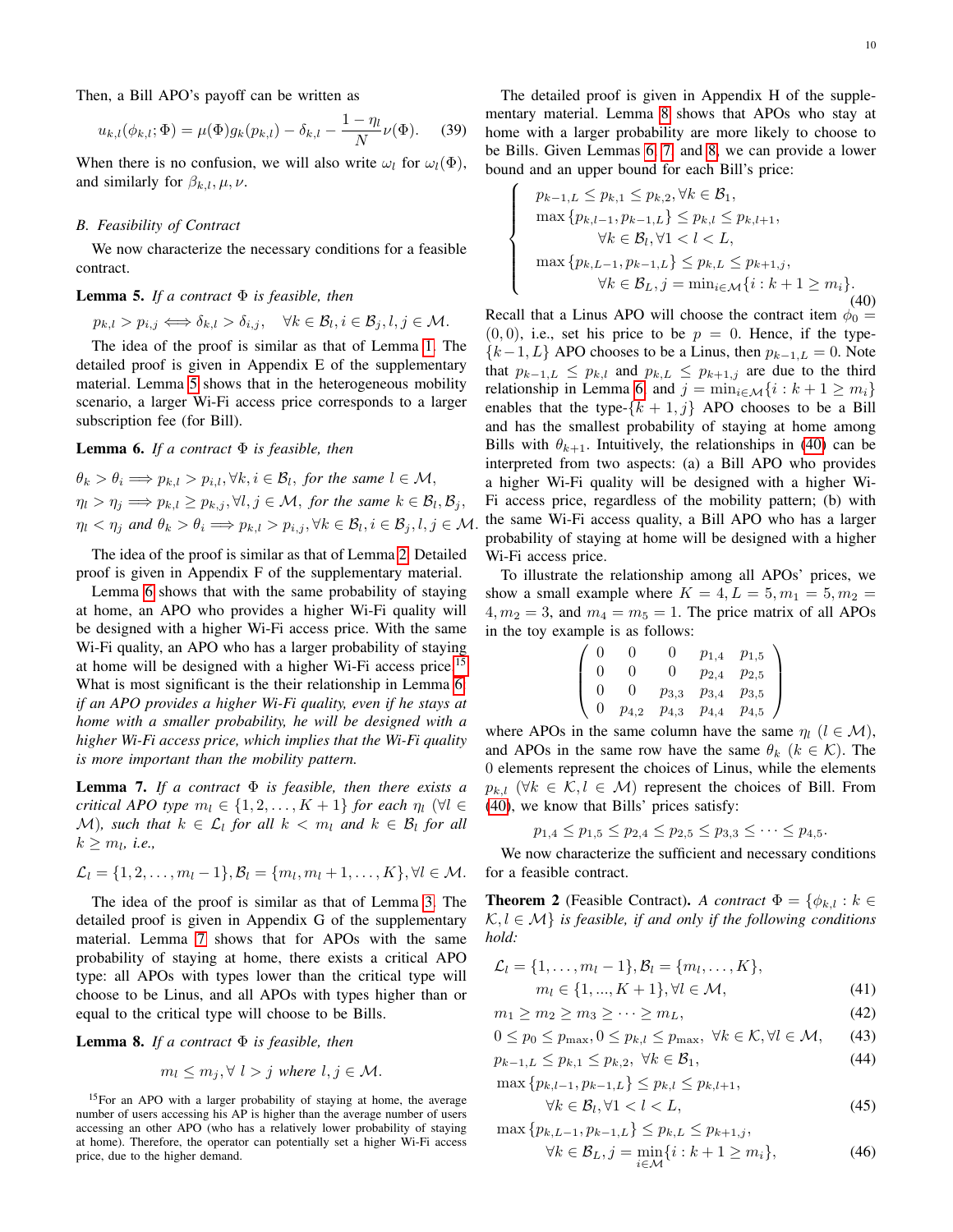$$
\delta_{k,l} \ge \mu(\Phi)g_i(p_{k,l}) - \frac{1 - \eta_j}{N}\nu(\Phi),
$$
  

$$
\forall k \in \mathcal{B}_l, i \in \mathcal{L}_j, l, j \in \mathcal{M},
$$
 (47)

$$
\delta_{k,l} \le \omega_l(\Phi) g_k(p_{k,l}) - \beta_{k,l}(\Phi), \forall k \in \mathcal{B}_l, l \in \mathcal{M},
$$
\n(48)

$$
\omega_j(\Phi) (g_i(p_{k,l}) - g_i(p_{i,j})) \le \delta_{k,l} - \delta_{i,j}
$$
  
\n
$$
\le \omega_l(\Phi) (g_k(p_{k,l}) - g_k(p_{i,j})) , \forall k \in \mathcal{B}_l, i \in \mathcal{B}_j, l, j \in \mathcal{M}.
$$
\n(49)

The proof follows the same argument in the proof of Theorem [1.](#page-6-4)

# *C. Optimal Contract Design*

The optimal contract is the one that maximizes the network operator's profit. Given the network operator's profit [\(34\)](#page-8-3) and using Theorem [2,](#page-9-6) we can formulate the following contract optimization problem:

# Problem 4 (Optimal Contract (Heterogeneous Mobility)).

$$
\max \left[ \sum_{l=1}^{L} \sum_{k \in \mathcal{L}_l} N_{k,l} \left( \sum_{j=1}^{L} \sum_{i \in \mathcal{B}_j} \frac{1 - \eta_j}{N} N_{i,j} + a \right) p_0 d_k(p_0) \right] + \sum_{l=1}^{L} \sum_{k \in \mathcal{B}_l} N_{k,l} \delta_{k,l}
$$
  
s.t. (41) – (49)  
*var*: {*m*<sub>l</sub> :  $\forall l \in \mathcal{M}$ }, *p*<sub>0</sub>, {*(p<sub>k,l</sub>, δ<sub>k,l</sub>)* :  $\forall l \in \mathcal{M}, k \in \mathcal{B}_l$  }.

Next we define the feasible price assignment in the heterogeneous mobility scenario, which we will use in later discussions.

**Definition 5** (Feasible Price Assignment in Heterogeneous Mobility). *A price assignment*  $\{p_0, p_{k,l} : l \in \mathcal{M}, k \in \mathcal{B}_l\}$ *is* feasible *if it satisfies constraints* [\(43\)](#page-9-8)*,* [\(44\)](#page-9-9)*,* [\(45\)](#page-9-10)*, and* [\(46\)](#page-9-11)*.*

We solve Problem 3 in the following steps similar as in Section [VI.](#page-6-0) First, we derive a closed-form solution of the best subscription fees  $\{\delta_{k,l} : l \in \mathcal{M}, k \in \mathcal{B}_l\}$ , given the feasible price assignment  $\{p_0, p_{k,l} : l \in \mathcal{M}, k \in \mathcal{B}_l\}$  and critical types  ${m_l : l \in \mathcal{M}}$ . Then, we propose an algorithm to solve the optimal price assignment  $\{p_0, p_{k,l} : l \in \mathcal{M}, k \in \mathcal{B}_l\}$ , given the critical types  $\{m_l : l \in \mathcal{M}\}\$ . Finally, based on the best subscription fees and price assignment, we search the critical types  $\{m_l : l \in \mathcal{M}\}\$  for the optimal contract.

We first derive the best subscription fees, given the feasible price assignment and critical types.

Problem 5 (Optimal Subscription Fees (Heterogeneous Mobility)).

$$
\max \sum_{l=1}^{L} \sum_{k \in \mathcal{B}_l} N_{k,l} \delta_{k,l}
$$
  
s.t. (47), (48), (49)  
*var*:  $\delta_{k,l}, \forall l \in \mathcal{M}, k \in \mathcal{B}_l.$ 

Lemma [9](#page-10-4) gives the optimal solution of Problem 5.

<span id="page-10-4"></span><span id="page-10-3"></span><span id="page-10-2"></span>**Lemma 9.** *Given critical types*  $\{m_l : \forall l \in \mathcal{M}\}\$ and a feasible *price assignment*  $\{p_0, p_{k,l} : \forall l \in \mathcal{M}, k \in \mathcal{B}_l\}$ , the optimal *subscription fees*  $\{\delta_{k,l}^*: \forall l \in \mathcal{M}, k \in \mathcal{B}_l\}$  *are given by:* 

$$
\delta_{m_j,j}^* = \omega_j g_{m_j}(p_{m_j,j}) - \beta_{m_j,j}, j = \min_{i \in \mathcal{M}} \{i : m_i = m_L\},\tag{50}
$$

<span id="page-10-1"></span>
$$
\delta_{k,l}^{*} = \delta_{k,l-1}^{*} + \omega_{l} (g_{k}(p_{k,l}) - g_{k}(p_{k,l-1})),
$$
  
 
$$
\forall l \in \mathcal{M}, k \ge m_{l-1},
$$
 (51)

$$
\delta_{k,l}^* = \delta_{k-1,L}^* + \omega_l \left( g_k(p_{k,l}) - g_{k-1}(p_{k-1,L}) \right),
$$
  
 
$$
\forall l \in \mathcal{M}, k < m_{l-1}.
$$
 (52)

Note that  $\omega_j, \omega_l$  and  $\beta_{m_j, j}$  depend on  $\{m_l : \forall l \in \mathcal{M}\}\$  and  $\{p_0, p_{k,l} : \forall l \in \mathcal{M}, k \in \mathcal{B}_l\}$ , and can be calculated in [\(37\)](#page-8-4) and [\(38\)](#page-8-5), respectively.

We define  $s_{k,l} = \sum_{j \geq l} N_{k,j} + \sum_{j \in \mathcal{M}} \sum_{i \in \mathcal{B}_j, i > k} N_{i,j}$  for all  $l \in \mathcal{M}, k \in \mathcal{B}_l$ . Based on Lemma [9,](#page-10-4) we can rewrite the network operator's profit from Bills as follows:

$$
\sum_{l=1}^{L} \sum_{k \in \mathcal{B}_l} N_{k,l} \delta_{k,l}^* \triangleq \sum_{l=1}^{L} \sum_{k \in \mathcal{B}_l} f_{k,l}(p_{k,l}),
$$

where  $f_{k,l}(p_{k,l})$  only depends on  $p_{k,l}$ , and is defined in [\(53\)](#page-11-0), [\(54\)](#page-11-1), [\(55\)](#page-11-2), and [\(56\)](#page-11-3).

Next we solve the operator's optimal prices, given critical types  $\{m_l : \forall l \in \mathcal{M}\}$ . Substitute the best subscription fees  $\{\delta_{k,l}^*: \forall l \in \mathcal{M}, k \in \mathcal{B}_l\}$  in Lemma [9,](#page-10-4) we have the following optimization problem.

Problem 6 (Optimal Price Assignment (Heterogeneous Mobility)).

$$
\max \left[ \sum_{l=1}^{L} \sum_{k \in \mathcal{L}_l} N_{k,l} \left( \sum_{j=1}^{L} \sum_{i \in \mathcal{B}_j} \frac{1 - \eta_j}{N} N_{i,j} + a \right) p_0 d_k(p_0) \right] + \sum_{l=1}^{L} \sum_{k \in \mathcal{B}_l} f_{k,l}(p_{k,l})
$$
  
s.t. (43), (44), (45), (46)

*var:*  $p_0$ ,  $\{p_{k,l} : \forall l \in \mathcal{M}, k \in \mathcal{B}_l\}.$ 

We can use the same algorithm in Section [VI-C](#page-6-9) to solve Problem 6.

Finally, after obtaining the subscription fees and the price assignment, we can sequentially search for the optimal critical type  $\{m_l^*: l \in \mathcal{M}\}$ . Due to constraints [\(41\)](#page-9-7) and [\(42\)](#page-9-12), we only need to search  $(K + 1)(K + 2)/2$  times for  $\{m_l^* : l \in \mathcal{M}\}.$ 

#### VIII. SIMULATION RESULTS

<span id="page-10-0"></span>In this section, we first simulate a network where all APOs have the homogeneous mobility pattern in Section [VIII-A,](#page-10-5) and then simulate a network where APOs have heterogeneous mobility patterns in Section [VIII-B.](#page-12-1)

#### <span id="page-10-5"></span>*A. Optimal Contract and Impact of Alien Number*

We simulate a network with  $N = 200$  APOs and  $N_A =$ 10 Aliens. The APOs are classified into  $K = 20$  types with Wi-Fi qualities  $\boldsymbol{\theta} = \{1, 2, \dots, 20\}$ . Each APO stays at home with probability  $\eta = 0.5$ , and travels to other APs with the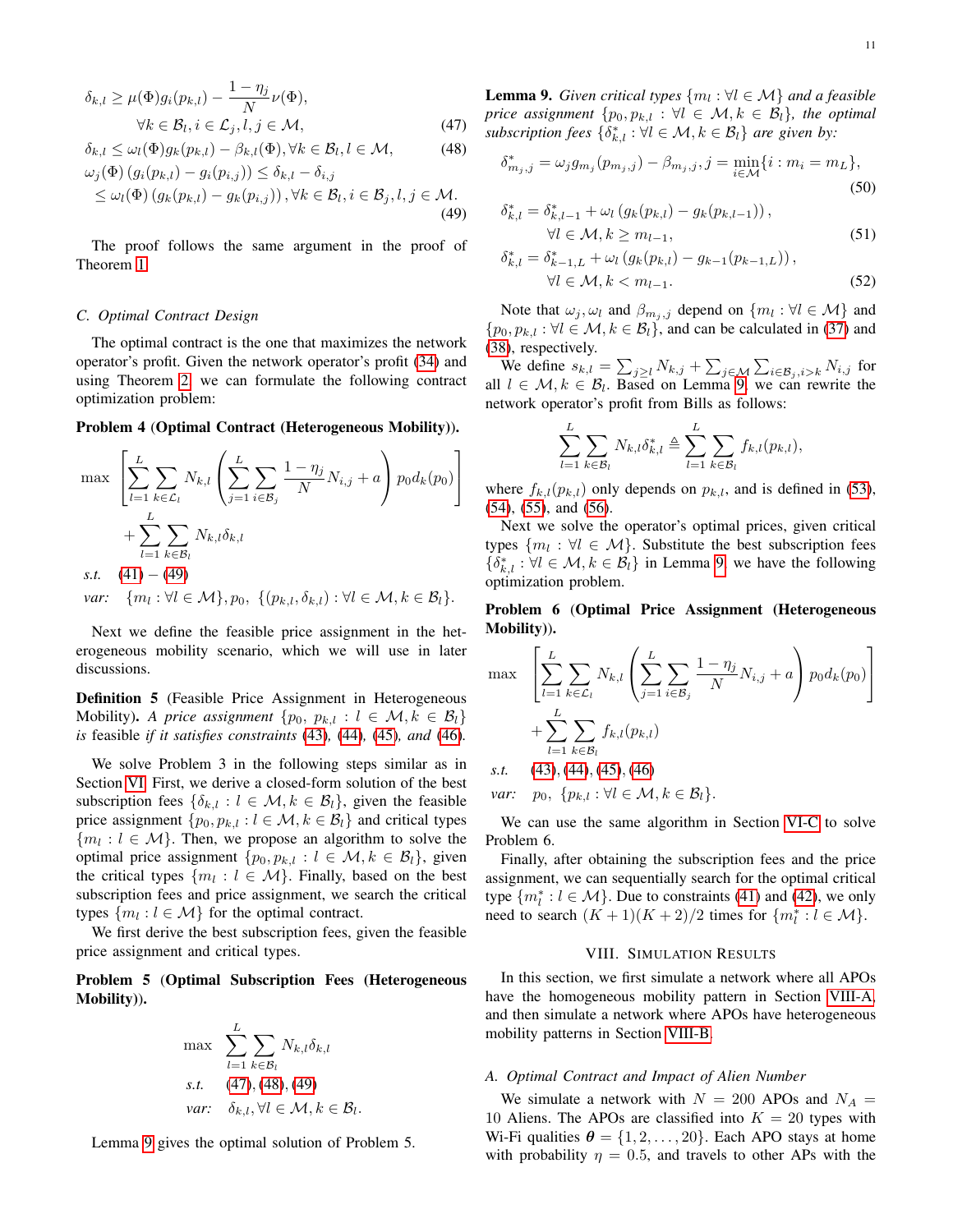$$
f_{m_j,j}(p_{m_j,j}) = \left(\frac{1-\eta_j}{N} + \omega_j\right) s_{m_j,j} g_{m_j}(p_{m_j,j}) - \omega_{j+1} s_{m_j,j+1} g_{m_j}(p_{m_j,j}), \ j = \min_{i \in \mathcal{M}} \{i : m_i = m_L\},\tag{53}
$$

$$
f_{k,l}(p_{k,l}) = \omega_l s_{k,l} g_k(p_{k,l}) - \omega_{l+1} s_{k,l+1} g_k(p_{k,l}), \ l < L, k \in \mathcal{B}_l,
$$
\n(54)

$$
f_{k,L}(p_{k,L}) = \omega_L s_{k,L} g_k(p_{k,L}) - \omega_i s_{k+1,i} g_{k+1}(p_{k,L}), \ k \in \mathcal{B}_L, i = \min_{l \in \mathcal{M}} \{l : k+1 \ge m_l\},\tag{55}
$$

$$
f_{K,L}(p_{K,L}) = \omega_L N_{K,L} g_K(p_{K,L}).
$$
\n<sup>(56)</sup>



<span id="page-11-4"></span>Figure 2. Distribution of APOs (Case I: low type APO dominant; Case II: medium type APO dominant; Case III: high type APO dominant)



same probability (i.e.,  $\frac{0.5}{199}$ ). The maximum allowable Wi-Fi access price is  $p_{\text{max}} = 5$ . We study the optimal contracts under three different APO type distributions illustrated in Figure [2:](#page-11-4) In case I, the population is *low type* APO dominant; In case II, the population is *medium type* APO dominant; and In case III, the population is *high type* APO dominant. Figures [3](#page-11-5) and [4](#page-11-6) illustrate the optimal contract items offered to Bills (i.e., the subscription fees and Wi-Fi access prices) in three cases. Figure [5](#page-11-7) shows the payoff of each APO in three cases.

By Figures [3–](#page-11-5)[5,](#page-11-7) we have the following observations for the

<span id="page-11-8"></span>Observation 1. *The subscription fee can be negative, in which the operator gives bonus to APOs for sharing Wi-Fi. Moreover, the subscription fee in Case I (low type APO dominant) is the*

As a lower type APO charges a smaller price at his own AP but pays higher prices to higher type APOs, his payoff can be negative without proper compensation from the operator. Hence, the network operator will give bonus to the lower type APO for joining the community and sharing Wi-Fi. In the low type APO dominant case (Case I), each type APO's payoff as

optimal contracts in the above three cases.

*highest one among all three cases (Figure [3\)](#page-11-5).*

<span id="page-11-7"></span>Figure 5. Payoffs of APOs



<span id="page-11-5"></span>Figure 3. Subscription Fees for Bills (Case I: low type APO dominant; Case II: medium type APO dominant; Case III: high type APO dominant)



<span id="page-11-3"></span><span id="page-11-2"></span><span id="page-11-1"></span><span id="page-11-0"></span>

<span id="page-11-6"></span>Figure 4. Wi-Fi Access Prices for Bills (Case I: low type APO dominant; Case II: medium type APO dominant; Case III: high type APO dominant)



<span id="page-11-11"></span>Figure 7. Network Operator's Profit Per User

Figure 6. Critical AP Type

a Bill is higher comparing with other two cases, since lower type APOs charge smaller prices and on average it is less expensive to use other APs. Hence, the network operator will set higher subscription fees to extract more profit.

<span id="page-11-9"></span>Observation 2. *The Wi-Fi access price in Case I (low type APO dominant) is the highest one among all three cases (Figure [4\)](#page-11-6).*

The highest price (in Figure [4\)](#page-11-6) corresponds to the highest subscription fee (in Figure [3\)](#page-11-5). An APO will choose a higher price since he needs to pay a higher subscription fee to the operator.

Observation 3. *A higher type Bill APO gains more payoff than a lower type Bill APO under all three cases. Moreover, for each particular APO, it can achieve the largest payoff in Case I (low type APO dominant) among all three cases (Figure [5\)](#page-11-7).*

The reason is that the higher type APO receives more revenue on his own AP and pays less to other lower type APOs, hence achieves a payoff higher than that of a lower type APO. In the low type APO dominant case (Case I), on

<span id="page-11-10"></span>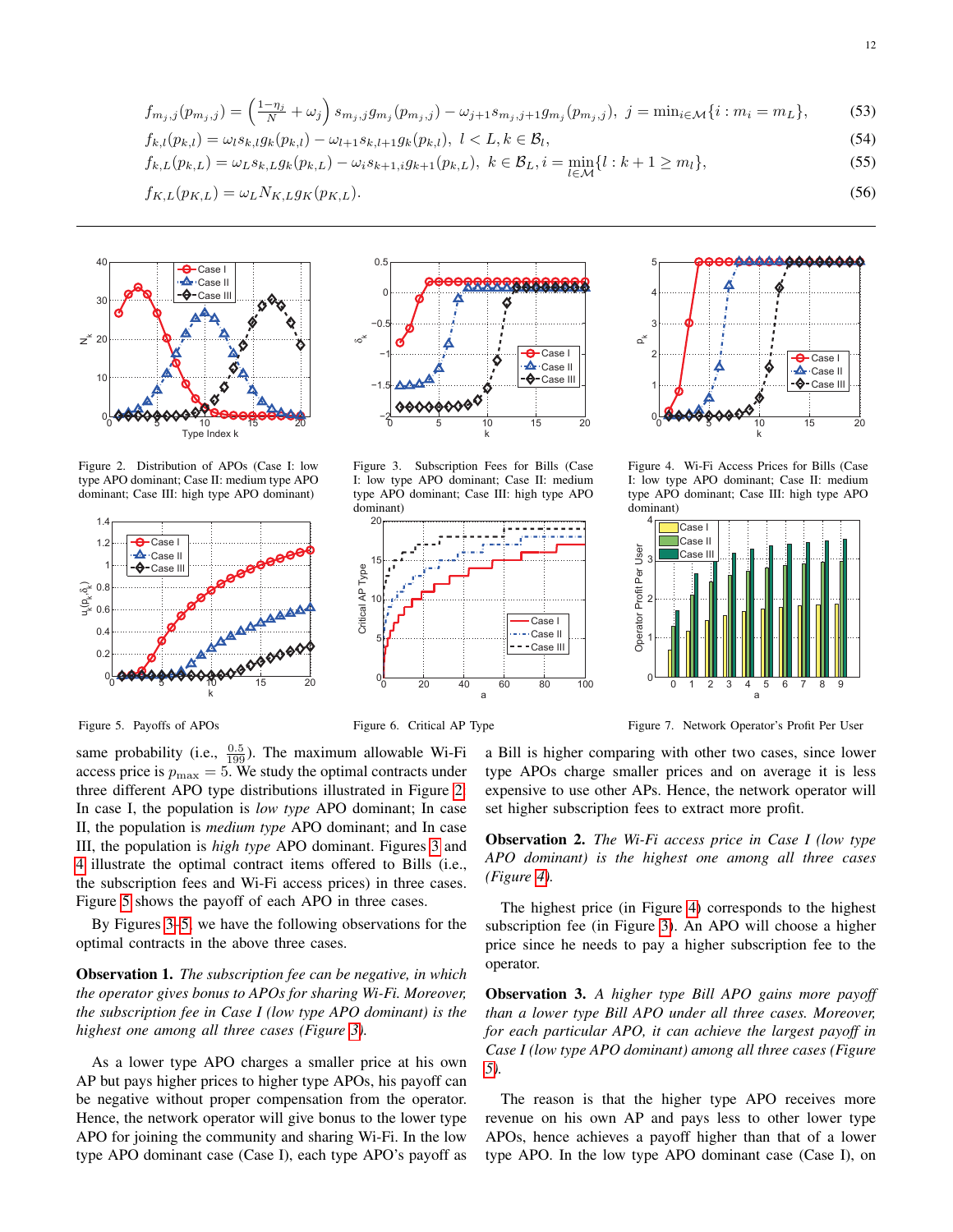average each Bill APO pays less to access other APs than in other two cases. This turns out to be the dominant factor in determining the payoff, although every Bill APO pays more to the operator (Observation [1\)](#page-11-8) and charges other users more (Observation [2\)](#page-11-9).

Next, we study how the ratio of Aliens and APOs (i.e.,  $a = \frac{N_A}{N}$  affects the optimal contract. Figure [6](#page-11-10) shows the critical AP type  $m$  under different values of  $a$  in three cases, where we fix  $N = 200$  and change  $N_A$  from 0 to 20000 (hence a changes from 0 to 100). Figure [7](#page-11-11) shows the operator's profit per user (including Aliens) under different values of  $a$  in three cases, where we fix  $N = 200$  and change  $N_A$  from 0 to 1800 (hence  $a = N_A/N$  changes from 0 to 9).

By Figures [6](#page-11-10) and [7,](#page-11-11) we can obtain the following observations for the optimal contracts in the above three cases.

Observation 4. *More APOs will choose to be Linus in Case III (high type APO dominant) than in other two cases (Figure [6\)](#page-11-10).*

The reason is that higher type APOs charge higher prices (and many of them charge  $p_{\text{max}}$ ). In the high type APO dominant case (Case III), on average it is more expensive for a Bill to access other APs. As a result, a lower type APO's payoff as a Bill is smaller due to the higher payment on other APs. Hence, more APOs will choose to be Linus.

Observation 5. *The number of APOs choosing to be Linus increases with the number of Aliens (Figure [6\)](#page-11-10).*

Recall the operator's total profit defined in [\(3\)](#page-4-6), i.e.,

$$
\sum_{k \in \mathcal{L}} \left[ N_k \left( (1 - \eta) \frac{N_B}{N} + a \right) g_k(p_0) \right] + \sum_{k \in \mathcal{B}} N_k \delta_k.
$$

The operator sets the same price on all Linus APs as  $p_0 = p_{max}$ . As a increases, the term  $ag_k(p_{max})$  becomes increasingly important for the operator's total revenue. Hence, in the optimal contract, the operator increases  $m$  to gain more revenue from Aliens' Wi-Fi access on Linus APs.

Observation 6. *The network operator's profit per user increases with the number of Aliens. Moreover, given the number of Aliens, the operator's profit per user in Case III (high type APO dominant) is the largest one among all three cases (Figure [7\)](#page-11-11).*

The operator's profit per user increases with  $a$ , as more Aliens bring more revenue. The operator's profit is the largest in the high type APO dominant case (Case III). This is because when the Wi-Fi quality increases, users generate more demand in the network, and hence the operator gains more revenue.

#### <span id="page-12-1"></span>*B. Heterogeneous Mobility Scenario*

We now simulate a network with  $N_A = 2400$  Aliens and  $N = 4000$  APOs with  $L = 2$  mobility patterns ( $\eta_1$  and  $\eta_2$ ) and  $K = 20$  Wi-Fi qualities  $\boldsymbol{\theta} = \{1, 2, \dots, 20\}$ . The maximum allowable Wi-Fi access price is  $p_{\text{max}} = 10$ .

In Section [VII,](#page-8-0) we have theoretically proved that if  $\eta_1 < \eta_2$ , then  $m_1 \geq m_2$ . In this section, we numerically study how the critical AP types  $m_1$  and  $m_2$  change with the mobility parameters  $\eta$ . Figure [8](#page-12-2) shows the critical AP types  $\{m_1, m_2\}$ under different values of  $\eta_1$  when  $\eta_2 = 0.8$ .



<span id="page-12-2"></span>Figure 8. Impact of  $\eta_1$  to Critical AP Types ( $\eta_2 = 0.8$ )

<span id="page-12-4"></span>**Observation 7.** *The critical AP type*  $m_1$  *decreases with*  $\eta_1$ *, i.e., more APOs who stay at home with probability*  $\eta_1$  *choose to be Bills as*  $\eta_1$  *increases (Figure [8\)](#page-12-2).* 

The reason is that as  $\eta_1$  increases, APOs with  $\eta_1$  stay at home with a larger probability, while travel to other APs with a smaller probability. So APOs with  $\eta_1$  prefer to be Bills to gain profit at his own APs rather than be Linus to enjoy free Wi-Fi at other APs. Hence, more APOs with  $\eta_1$  choose to be Bills as  $\eta_1$  increases.

<span id="page-12-3"></span>**Observation 8.** *(a) The critical AP type*  $m_2$  *first decreases with*  $\eta_1$ , *i.e., more APOs who stay at home with probability*  $\eta_2$  *choose to be Bills as*  $\eta_1$  *increases. (b)* When  $\eta_1$  *is large enough, i.e.,*  $\eta_1 > 0.7$ ,  $m_2$  *increases with*  $\eta_1$ *, i.e., less APOs who stay at home with probability*  $\eta_2$  *choose to be Bills as*  $\eta_1$ *increases (Figure [8\)](#page-12-2).*

The reason for Observation [8\(](#page-12-3)a) is that as  $\eta_1$  increases from small to medium values, more APOs with  $\eta_1$  choose to be Bills (Observation [7\)](#page-12-4). Since the number of paying users (Bills) increases, APOs with  $\eta_2$  can gain larger profit if they choose to be Bills. Hence, more APOs with  $\eta_2$  choose to be Bills. The reason for Observation [8\(](#page-12-3)b) is that as  $\eta_1$  increases from medium to large values, Bill APOs with  $\eta_1$  stay at home with a larger probability, so the profit achieved by Bills from these paying users (Bill APOs with  $\eta_1$ ) will decrease. Hence, less APOs with  $\eta_2$  choose to be Bills.

#### IX. CONCLUSION

<span id="page-12-0"></span>In this paper, we proposed a novel contract mechanism for crowdsourced wireless community networks under incomplete information. Different from existing contract mechanisms in the literature, the proposed contract considers the coupling among users' contract item choices, hence is more complicated to design. We analyzed the feasibility and optimality of the proposed contract systematically based on the user equilibrium analysis. We also provided simulation results to illustrate the optimal contract and the profit gain of the operator. Our analysis helps us to understand how different users choose their Wi-Fi sharing schemes, which facilitates the network operator to better optimize her profit in different network and information scenarios. As for the future work, it is important to study a more general model with heterogeneous users, where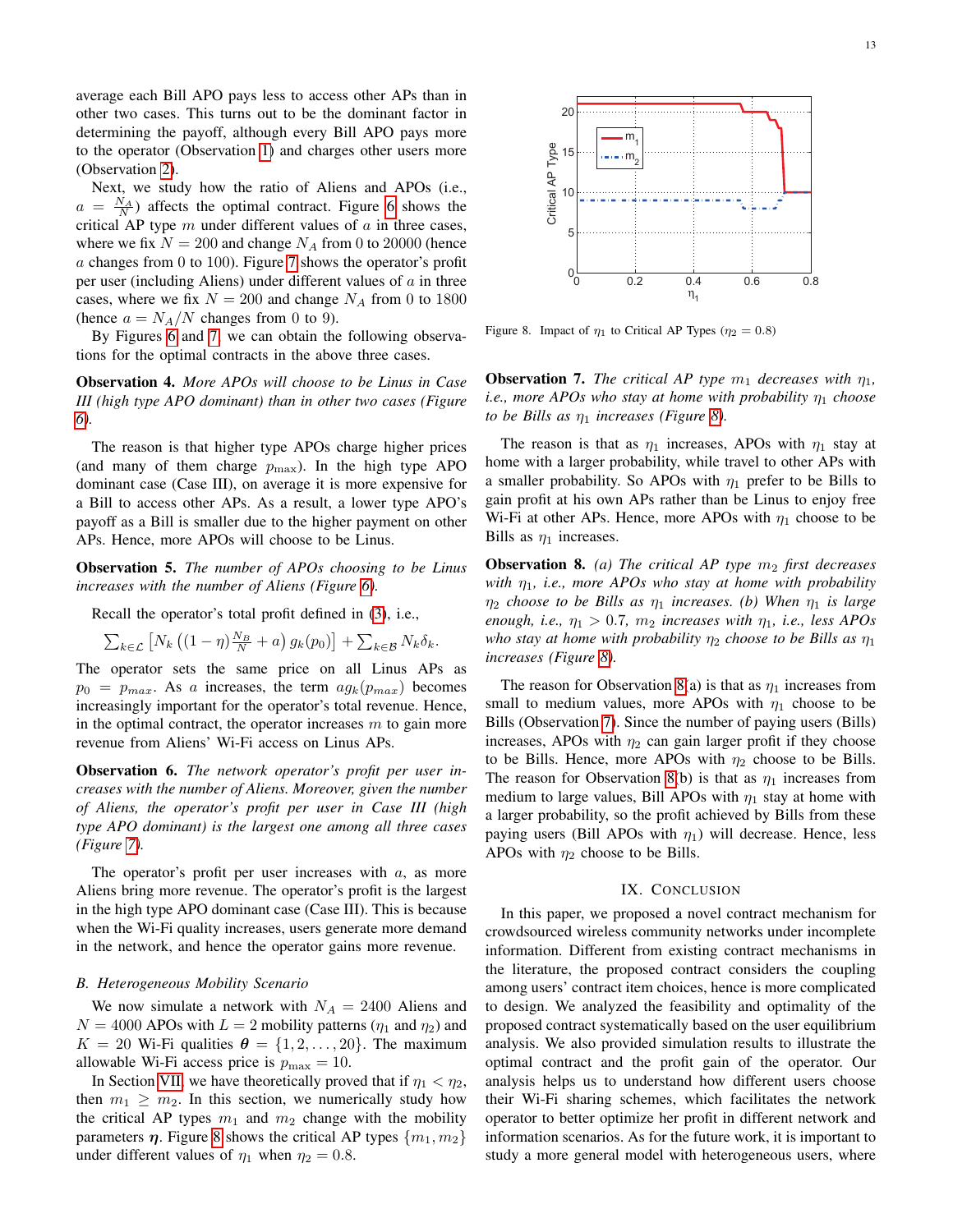different users may have different traffic demands and mobility patterns. It is also interesting to study the competition among multiple network operators.

#### REFERENCES

- <span id="page-13-3"></span>[1] Q. Ma, L. Gao, Y.-F. Liu, and J. Huang, "A contractbased incentive mechanism for crowdsourced wireless community networks," *IEEE WiOpt*, 2016.
- <span id="page-13-0"></span>[2] Cisco, "Cisco visual networking index: global mobile data traffic forecast update 2016–2021," Feb. 2017.
- <span id="page-13-1"></span>[3] Wikipedia:<http://en.wikipedia.org/wiki/Wi-Fi>
- <span id="page-13-2"></span>[4] Bandwidth Place: [http://www.bandwidthplace.com/](http://www.bandwidthplace.com/wifi-hotspots-becoming-a-thing-of-the-past-3-cities-) [wifi-hotspots-becoming-a-thing-of-the-past-3-cities](http://www.bandwidthplace.com/wifi-hotspots-becoming-a-thing-of-the-past-3-cities-)<with-wifi-everywhere-article/>
- <span id="page-13-4"></span>[5] IHS, "Nine in 10 global broadband households to have service provider Wi-Fi by 2019," Jun. 2015.
- <span id="page-13-5"></span>[6] Wikipedia: [http://en.wikipedia.org/wiki/List\\_of\\_](http://en.wikipedia.org/wiki/List_of_wireless_community_networks_by_region) wireless community networks by region
- <span id="page-13-6"></span>[7] FON website:<https://corp.fon.com/en>
- <span id="page-13-7"></span>[8] G. Camponovo and A. Picco Schwendener, "Motivations of hybrid wireless community participants: a qualitative analysis of swiss FON members," *IEEE ICMB*, 2011.
- <span id="page-13-10"></span>[9] Q. Ma, L. Gao, Y.-F. Liu, and J. Huang, "A gametheoretic analysis of user behaviors in crowdsourced wireless community networks," *IEEE WiOpt*, 2015.
- <span id="page-13-14"></span>[10] M. Afrasiabi and R. Guerin, "Pricing strategies for userprovided connectivity services," *IEEE INFOCOM*, 2012.
- <span id="page-13-15"></span>[11] A. Mazloumian and M. Manshaei, "Optimal pricing strategy for wireless social community networks," *Inter. Workshop on Economics of Networked Systems*, 2008.
- <span id="page-13-16"></span>[12] M.H. Manshaei, J. Freudiger, M. Felegyhazi, P. Marbach, and J.P. Hubaux, "On wireless social community networks," *IEEE INFOCOM*, 2008.
- <span id="page-13-8"></span>[13] G. Biczok, L. Toka, A. Vidacs, and T.A. Trinh, "On incentives in global wireless communities," *U-NET*, 2009.
- <span id="page-13-23"></span>[14] L. Einav, C. Farronato, J. Levin, and N. Sundaresan, "Auctions versus posted prices in online markets," *Journal of Political Economy*, 2016.
- <span id="page-13-11"></span>[15] P. Bolton and M. Dewatripont, *Contract Theory,* MIT Press, 2005.
- <span id="page-13-17"></span>[16] J. Cvitanić, X. Wan, and J. Zhang, "Optimal compensation with hidden action and lump-sum payment in a continuous-time model," *Applied Mathematics and Optimization*, vol. 59, pp. 99–146, 2009.
- [17] H. Chang, J. Cvitanić, and X. Y. Zhou, "Optimal contracting with moral hazard and behavioral preferences," *Journal of Mathematical Analysis and Applications*, vol. 428, no. 2, pp. 959–981, 2015.
- <span id="page-13-18"></span>[18] D. Easley, and A. Ghosh, "Behavioral mechanism design: Optimal crowdsourcing contracts and prospect theory," *Proc. ACM EC*, pp. 679–696, 2015.
- <span id="page-13-12"></span>[19] L. Gao, X. Wang, Y. Xu, and Q. Zhang, "Spectrum trading in cognitive radio networks: a contract-theoretic modeling approach," *IEEE Journal on Selected Areas in Communications*, vol. 29, no. 4, pp. 843-855, 2011.
- <span id="page-13-19"></span>[20] D. M. Kalathil and R. Jain, "Spectrum sharing through contracts," *IEEE DySPAN*, 2010.
- <span id="page-13-20"></span>[21] L. Duan, L. Gao, and J. Huang, "Cooperative spectrum sharing: a contract-based approach," *IEEE Transactions on Mobile Computing*, vol. 13, no. 1, 2014.
- <span id="page-13-21"></span>[22] Z. Zhou, X. Feng, X. Gan, F. Yang, X. Tian, and X. Wang, "Data offloading in two-tier networks: A contract design approach," *IEEE GLOBECOM*, 2014.
- <span id="page-13-13"></span>[23] Y. Zhang, L. Song, W. Saad, Z. Dawy, and Z. Han, "Contract-based incentive mechanisms for Device-to-Device communications in cellular networks," *IEEE JSAC*, vol. 33, no. 10, 2015.
- [24] K. Hamidouche, W. Saad, and M. Debbah, "Breaking the economic barrier of caching in cellular networks: Incentives and contracts," *IEEE GLOBECOM*, 2016.
- [25] Z. Hou, H. Chen, Y. Li, Z. Han, and B. Vucetic, "A contract-based incentive mechanism for energy harvesting-based Internet of Things," *IEEE ICC*, 2017.
- [26] T. Liu, J. Li, F. Shu, and Z. Han, "Resource trading for a small-cell caching system: A contract-theory based approach," *IEEE WCNC*, 2017.
- [27] Y. Zhang, Y. Gu, M. Pan, N. H. Tran, Z. Dawy, and Z. Han, "Multi-dimensional incentive mechanism in mobile crowdsourcing with moral hazard," *IEEE Transactions on Mobile Computing*, 2017.
- <span id="page-13-22"></span>[28] Y. Zhang and Z. Han, *Contract Theory For Wireless Networks*, Springer, 2017.
- <span id="page-13-26"></span>[29] R. B. Myerson, "Incentive-compatibility and the bargaining problem," *Econometrica*, pp. 61–73, 1979.
- <span id="page-13-27"></span>[30] K.G. Strouse, *Customer-Centered Telecommunications Services Marketing,* Artech House, 2004.
- <span id="page-13-28"></span>[31] Economics, "Demand and its elasticity," 2012.
- <span id="page-13-29"></span>[32] R. Amir, "Supermodularity and complementarity in economics: an elementary survey," *Southern Economic Journal*, pp. 636–660 , 2005.
- <span id="page-13-30"></span>[33] P. C. Fishburn and A. M. Odlyzko, "Dynamic behavior of differential pricing and Quality of Service options for the Internet," *Decision Support Systems*, vol. 28, no. 1, pp. 123–136, 2000.
- <span id="page-13-31"></span>[34] D. Niyato and E. Hossain, "Competitive pricing in heterogeneous wireless access networks: Issues and approaches," *IEEE Network*, 2008.
- <span id="page-13-32"></span>[35] S. Boyd and A. Mutapcic, "Subgradient methods," *Lecture Notes of EE364b, Stanford University*, 2007.
- <span id="page-13-33"></span>[36] S. Boyd and L. Vandenberghe, *Convex Optimization*, Cambridge University Press, 2004.
- <span id="page-13-9"></span>[37] K. Lee, J. Lee, Y. Yi, I. Rhee, and S. Chong, "Mobile data offloading: How much can WiFi deliver?" *IEEE/ACM Transactions on Networking*, vol. 21, no. 2, 2013.
- [38] J. Huang and L. Gao, "Wireless network pricing," *Synthesis Lectures on Communication Networks*, vol. 6, no. 2, pp. 1–176, 2013.
- <span id="page-13-25"></span>[39] K. Dyer, "What exactly is Carrier Grade WiFi?", *The Mobile Network*, 2013, [Online]. Available: [http://the-mobile-network.com/2013/06/](http://the-mobile-network.com/2013/06/what-exactly-is-carrier-grade-wifi/) [what-exactly-is-carrier-grade-wifi/](http://the-mobile-network.com/2013/06/what-exactly-is-carrier-grade-wifi/)
- <span id="page-13-24"></span>[40] FON website:<https://support.fon.com/hc/en-us> [/articles/200535292-How-do-I-set-up-the-Fonera-via](/articles/200535292-How-do-I-set-up-the-Fonera-via-)<its-web-interface->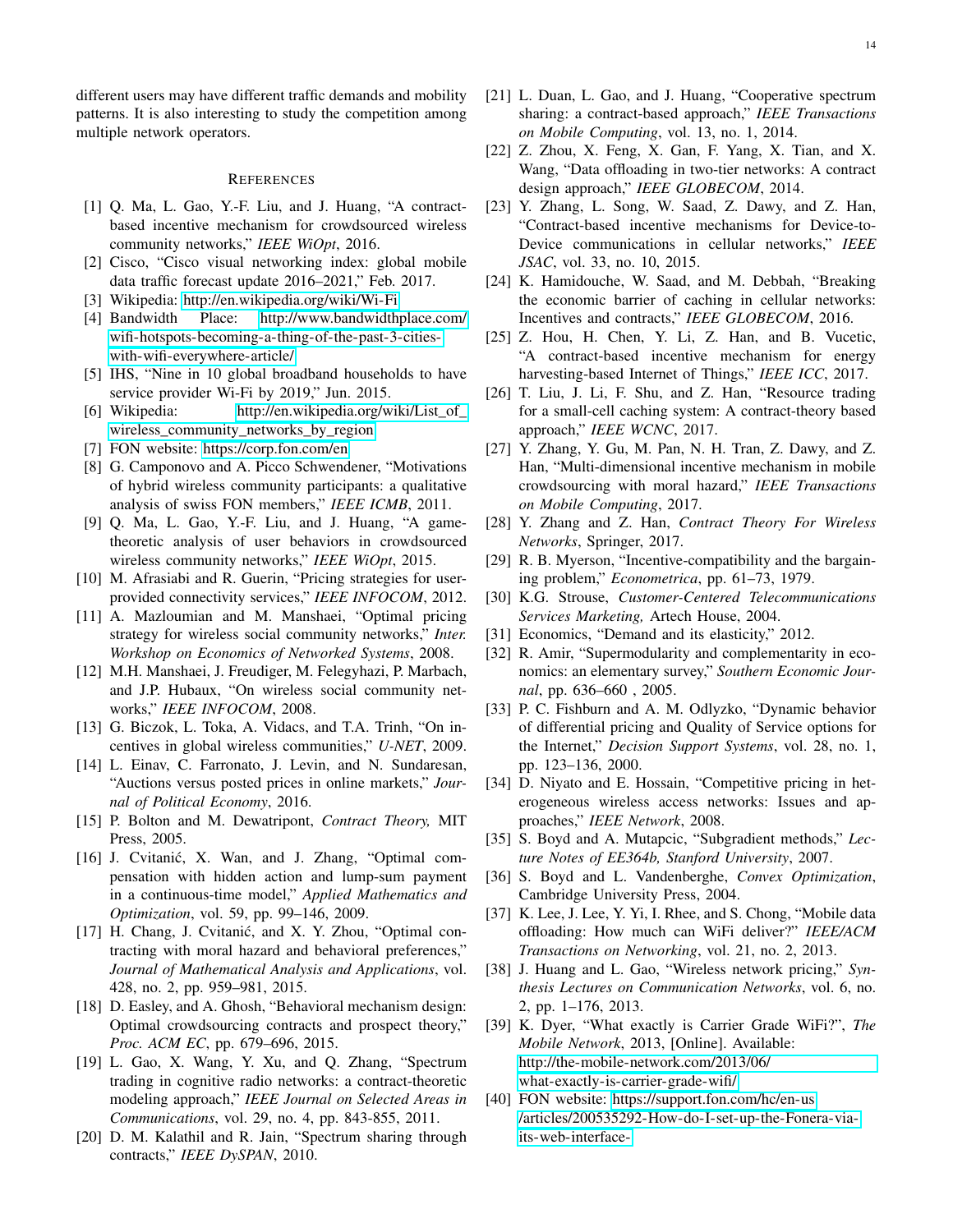# APPENDIX A PROOF OF LEMMA 2

*Proof.* We prove the lemma by the contradiction principle. Assume to the contrary that there exists  $\theta_i > \theta_j$  and  $p_i < p_j$ .

From the IC constraints for the type-i ( $\forall i \in \mathcal{B}$ ) APOs and the type-j ( $\forall j \in \mathcal{B}$ ) APOs, we have

$$
u_i(\phi_i; \Phi) \ge u_i(\phi_j; \Phi), \ u_j(\phi_j; \Phi) \ge u_j(\phi_i; \Phi),
$$

which are equivalent to

$$
\omega(\Phi)g_i(p_i) - \delta_i - \beta_i(\Phi) \ge \omega(\Phi)g_i(p_j) - \delta_j - \beta_i(\Phi),
$$
  

$$
\omega(\Phi)g_j(p_j) - \delta_j - \beta_j(\Phi) \ge \omega(\Phi)g_j(p_i) - \delta_i - \beta_j(\Phi).
$$

Combining the above two inequations, we have

$$
g_i(p_i) - g_i(p_j) \ge g_j(p_i) - g_j(p_j).
$$

This contracts with Assumption 1(c). Hence we complete the proof.  $\Box$ 

# APPENDIX B PROOF OF LEMMA 3

*Proof.* We prove the lemma by the contradiction principle. Suppose a type-j APO chooses to be Linus, but a type-i  $(i <$  $j$ ) APO chooses to be Bill.

From the IC constraint for the type- $j$  (Linus) APO, we have

$$
u_j(p_i, \delta_i; \Phi) \le u_j(0, 0),
$$

equivalently,

$$
\mu(\Phi)g_j(p_i) - \delta_i - \nu(\Phi) \leq 0.
$$

Then for the type-i  $(i < j)$  (Bill) APO, we have

$$
u_i(p_i, \delta_i; \Phi) = \mu(\Phi)g_i(p_i) - \delta_i - \nu(\Phi)
$$
  

$$
< \mu(\Phi)g_j(p_i) - \delta_i - \nu(\Phi) = u_j(p_i, \delta_i; \Phi) \le 0
$$

which contradicts with the IR constraint for the type- $i$  (Bill) APO.

Therefore, for a feasible contract  $\Phi = {\phi_k : \forall k \in \mathcal{K}}$ , there exists a critical AP type m such that  $k \in \mathcal{L}$  for all  $k < m$ , and  $k \in \mathcal{B}$  for all  $k \geq m$ .  $\Box$ 

# APPENDIX C

# PROOF OF THEOREM 1

*Proof.* We first prove that the conditions in Theorem 1 are *sufficient* by mathematical induction.

We denote  $\Phi(m-1+n)$  as a subset of  $\Phi$  which contains the first  $m - 1 + n$  contract items in  $\Phi$ , i.e.,  $\Phi(m - 1 + n) =$  $\{(0,0): k \in \mathcal{L}\} \cup \{(p_k, \delta_k): k \in \mathcal{B}\}\$  with  $|L| = m - 1$  and  $|B| = n$ . Let  $\Phi(m - 1 + n)$  be a contract for the network which contains the first  $m - 1 + n$  types of AP owners of the original network.

Obviously,  $m = K + 1$  indicates that all AP owners choose to be Linus. In the following proof, we consider the case where  $m \leq K$ .

We first verify that  $\Phi(m) = \{(0,0) : \forall k = 1,2,\ldots,m$ 1}  $\cup$  {( $p_m, \delta_m$ )} is feasible, where only the type-m APOs choose to be Bills, while other types of APOs choose to be Linus. The conditions for such a contract to be feasible are the IR and IC constraints for all APOs. Obviously, conditions in Theorem 1 imply

$$
\omega(\Phi)g_m(p_m) - \delta_m - \beta_m(\Phi) \ge 0,
$$
  

$$
\mu(\Phi)g_j(p_m) - \delta_m - \nu(\Phi) \le 0, \ \forall j \in \mathcal{L}.
$$

Thus the IR and IC constraints for all APOs are satisfied and  $\Phi(m)$  is a feasible contract.

We then show that if  $\Phi(m-1+k) = \{(0,0) : \forall i =$  $1, \ldots, m-1\} \cup \{(p_i, \delta_i) : \forall i = m, \ldots, m-1+k\}$   $(k \ge 1)$  is a feasible contract, then  $\Phi(m+k)$  is also feasible. To achieve this, we need to prove that (I) for the new type  $\theta_{m+k}$ , the IC and IR constraints are satisfied, i.e.,

$$
\begin{cases}\n\omega(\Phi)g_{m+k}(p_{m+k}) - \delta_{m+k} - \beta_{m+k}(\Phi) \ge \omega(\Phi)g_{m+k}(p_i) \\
-\delta_i - \beta_{m+k}(\Phi), \forall i = m, \dots, m-1+k, \\
\omega(\Phi)g_{m+k}(p_{m+k}) - \delta_{m+k} - \beta_{m+k}(\Phi) \ge 0,\n\end{cases}
$$

and (II) for the existing types  $\theta_1, \ldots, \theta_{m-1}, \theta_m, \ldots, \theta_{m-1+k}$ , the IC constraints are still satisfied in the presence of type  $\theta_{m+k}$ , i.e.,

$$
\mu(\Phi)g_j(p_{m+k}) - \delta_{m+k} - \nu(\Phi) \le 0, \ \forall j = 1, ..., m-1,
$$
  

$$
\omega(\Phi)g_i(p_i) - \delta_i - \beta_i(\Phi) \ge \omega(\Phi)g_i(p_{m+k}) - \delta_{m+k}
$$
  

$$
-\beta_i(\Phi), \forall i = m, ..., m-1+k.
$$

Next, we prove (I) and (II) separately. Proof of I: Since

$$
\delta_{m+k} - \delta_i \le \omega(\Phi) \left( g_{m+k}(p_{m+k}) - g_{m+k}(p_i) \right),
$$
  
\n
$$
\forall i = m, \dots, m-1+k,
$$

we have

 $\sqrt{ }$  $\int$ 

 $\overline{a}$ 

$$
\omega(\Phi)g_{m+k}(p_{m+k}) - \delta_{m+k} - \beta_{m+k}(\Phi) \ge \omega(\Phi)g_{m+k}(p_i) - \delta_i - \beta_{m+k}(\Phi), \ \forall i = m, \dots, m-1+k,
$$

which proves that the IC constraint is satisfied. Since

$$
\delta_{m+k} \le \omega(\Phi)g_{m+k}(p_{m+k}) - \beta_{m+k}(\Phi)
$$

we have

$$
\omega(\Phi)g_{m+k}(p_{m+k}) - \delta_{m+k} - \beta_{m+k}(\Phi) \ge 0,
$$

which proves that the IR constraint is satisfied.

Proof of II: Since

$$
\delta_{m+k} \ge \mu(\Phi)g_j(p_{m+k}) - \nu(\Phi), \forall j = 1, \ldots, m-1,
$$

we have

$$
\mu(\Phi)g_j(p_{m+k})-\delta_{m+k}-\nu(\Phi)\leq 0, \ \forall j=1,\ldots,m-1,
$$

which proves that the IC constraints for the Linus AP owners in the set  $\mathcal{L} = \{1, \dots, m-1\}$  are satisfied. Since  $\delta_{m+k} - \delta_i \geq$  $\omega(\Phi)(g_i(p_{m+k}) - g_i(p_i)), \forall i = m, \ldots, m-1+k$ , we have  $\omega(\Phi)g_i(p_i) - \delta_i - \beta_i(\Phi) \geq \omega(\Phi)g_i(p_{m+k}) - \delta_{m+k} - \beta_i(\Phi),$  $\forall i = m, \ldots, m-1+k,$ 

which proves the IC constraints for the Bill AP owners in the set  $B = \{m, ..., m - 1 + k\}.$ 

Up to present, we have proved that (i)  $\Phi(m)$  is feasible, and (ii) if  $\Phi(m-1+k)$  (for  $k \ge 1$ ) is feasible, then  $\Phi(m+k)$  is feasible. It follows that  $\Phi = \Phi(K)$  is feasible.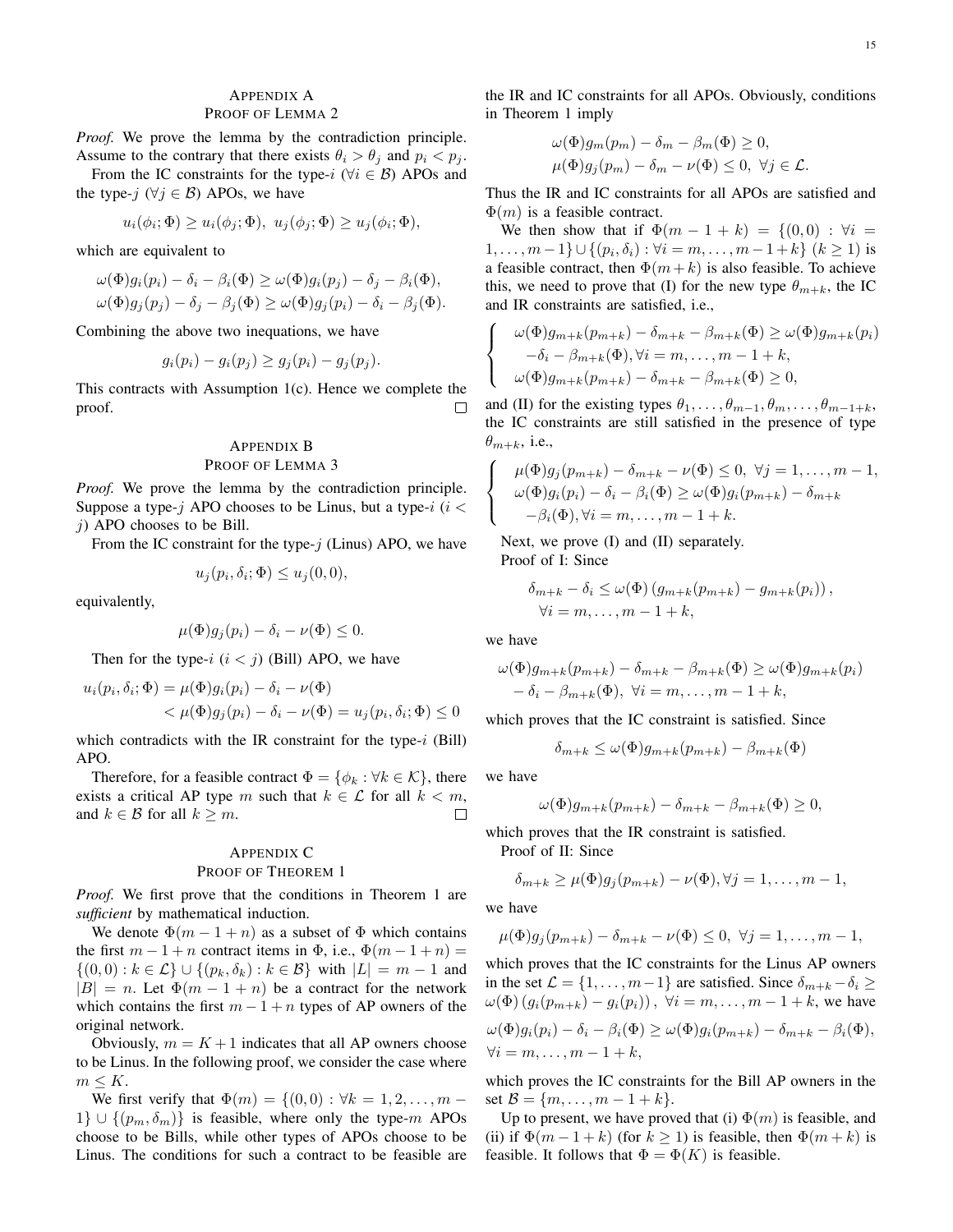Now we prove that the conditions in Theorem 1 are *necessary*. Note that (13) has been proved by Lemma 3, and (14) has been proved by Lemma 2. We now prove that (15), (16), and (17) are necessary by using the IC and IR constraints APOs in the network. For any type-j ( $\forall j \in \mathcal{L}$ ) Linus APO, his payoff by choosing to be a Linus is no smaller than the payoff by choosing any contract item  $(p_k, \delta_k)$ ,  $\forall k \in \mathcal{B}$  designed for a Bill under a feasible contract, i.e., the following IC constraint must be satisfied:

which is

$$
\mu(\Phi)g_j(p_k) - \delta_k - \nu(\Phi) \le 0.
$$

 $u_j(p_k, \delta_k; \Phi) \leq u_j(0, 0),$ 

This implies that (15) in Theorem 1 is satisfied:

$$
\delta_k \ge \mu(\Phi)g_j(p_k) - \nu(\Phi), \ \forall k \in \mathcal{B}, \forall j \in \mathcal{L}.
$$

For any type- $k$  ( $\forall k \in \mathcal{B}$ ) Bill APO, the following IR constraint must be satisfied:

$$
u_k(p_k, \delta_k; \Phi) \ge 0,
$$

which is

$$
\omega(\Phi)g_k(p_k) - \delta_k - \beta_k(\Phi) \ge 0.
$$

This implies that (16) in Theorem 1 is satisfied:

$$
\delta_k \le \omega(\Phi)g_k(p_k) - \beta_k(\Phi), \ \forall k \in \mathcal{B}.
$$

For any type-k ( $\forall k \in \mathcal{B}$ ) Bill APO and type-i ( $\forall i \leq k, i \in \mathcal{B}$ ) Bill APO, the following IC constraints must be satisfied:

$$
u_k(p_k, \delta_k; \Phi) \ge u_k(p_i, \delta_i; \Phi),
$$
  

$$
u_i(p_i, \delta_i; \Phi) \ge u_i(p_k, \delta_k; \Phi),
$$

equivalently,

$$
\omega(\Phi)g_k(p_k) - \delta_k - \beta_k(\Phi) \ge \omega(\Phi)g_k(p_i) - \delta_i - \beta_k(\Phi),
$$
  

$$
\omega(\Phi)g_i(p_i) - \delta_i - \beta_i(\Phi) \ge \omega(\Phi)g_i(p_k) - \delta_k - \beta_i(\Phi).
$$

This implies that (17) in Theorem 1 is satisfied:

$$
\omega(\Phi) (g_i(p_k) - g_i(p_i)) \leq \delta_k - \delta_i \leq \omega(\Phi) (g_k(p_k) - g_k(p_i)),
$$
  

$$
\forall k, i \in \mathcal{B}, i < k.
$$

# APPENDIX D PROOF OF LEMMA 4

*Proof.* We first prove that the subscription fees in [\(18\)](#page-6-10) and [\(19\)](#page-6-11) form a feasible subscription fee assignment, i.e., they satisfy the conditions [\(15\)](#page-6-1), [\(16\)](#page-6-2), and [\(17\)](#page-6-3). Obviously,  $\delta_m^*$  in [\(18\)](#page-6-10) is feasible, that is, it satisfies [\(15\)](#page-6-1)–[\(17\)](#page-6-3). For  $\delta^*_{m+1} = \delta^*_{m}$ +  $\omega(g_{m+1}(p_{m+1}) - g_{m+1}(p_m))$ , we first prove that it satisfies [\(15\)](#page-6-1). We know that

$$
\begin{aligned} \delta_{m+1}^* - \delta_m^* & = \omega \left( g_{m+1}(p_{m+1}) - g_{m+1}(p_m) \right), \\ \underline{\delta}_{m+1} - \underline{\delta}_m & = \omega \left( g_{m-1}(p_{m+1}) - g_{m-1}(p_m) \right). \end{aligned}
$$

Given Assumption 1(c), the above two equations lead to:

$$
\delta_{m+1}^* \geq \underline{\delta}_{m+1} + \delta_m^* - \underline{\delta}_m \geq \underline{\delta}_{m+1},
$$

which proves that  $\delta^*_{m+1}$  satisfies [\(15\)](#page-6-1). We then prove that  $\delta^*_{m+1}$ satisfies [\(16\)](#page-6-2):

$$
\delta_{m+1}^{*} = \omega g_{m}(p_{m}) - \beta_{k} + \omega (g_{m+1}(p_{m+1}) - g_{m+1}(p_{m}))
$$
  
\n
$$
= \mu g_{m}(p_{m}) - \nu + \omega (g_{m+1}(p_{m+1}) - g_{m+1}(p_{m}))
$$
  
\n
$$
\leq \mu g_{m}(p_{m}) - \nu + \mu (g_{m+1}(p_{m+1}) - g_{m+1}(p_{m}))
$$
  
\n
$$
= \mu g_{m+1}(p_{m+1}) - \mu (g_{m+1}(p_{m}) - g_{m}(p_{m})) - \nu
$$
  
\n
$$
\leq \mu g_{m+1}(p_{m+1}) - \nu
$$
  
\n
$$
= \omega g_{m+1}(p_{m+1}) - \beta_{m+1} = \overline{\delta}_{m+1}.
$$

Finally,  $\delta_{m+1}^*$  satisfies [\(17\)](#page-6-3) since  $\delta_{m+1}^* - \delta_m^* =$  $\omega(g_{m+1}(p_{m+1}) - g_{m+1}(p_m))$ . Hence,  $\delta_{m+1}^*$  in [\(19\)](#page-6-11) is feasible, that is, it satisfies [\(15\)](#page-6-1)–[\(17\)](#page-6-3). Similarly,  $\delta_k^*$  (for all  $k \in \{m+1, ..., K\}$ ) in [\(19\)](#page-6-11) is feasible.

Now we prove that the monthly subscription fees in [\(18\)](#page-6-10) and [\(19\)](#page-6-11) form a best monthly fee assignment that can maximize the operator's profit. The operator's profit collected from Bill APs is  $\sum_{k \in \mathcal{B}} N_k \delta_k$ . Assume there is a monthly subscription fees assignment  $\{\tilde{\delta}_k\}$  such that  $\sum_{k \in \mathcal{B}} N_k \tilde{\delta}_k > \sum_{k \in \mathcal{B}} N_k \delta_k^*$ . So there is at least one fee  $\delta_i > \delta_i^*$ . To make the contract feasible,  $\{\delta_k\}$  must satisfy the following constraint according to Theorem 1:

$$
\delta_i \leq \delta_{i-1} + \omega(g_i(p_i) - g_i(p_{i-1})).
$$

Combining the above equation with [\(19\)](#page-6-11), we have:

$$
\widetilde{\delta}_{i-1} \ge \widetilde{\delta}_i - \omega(g_i(p_i) - g_i(p_{i-1}))
$$
  
> 
$$
\delta_i^* - \omega(g_i(p_i) - g_i(p_{i-1})) = \delta_{i-1}^*.
$$

Continuing the above process, we can finally obtain that  $\delta_m$  >  $\delta_m^* = \omega g_m(p_m) - \beta_m$ , which violates the IR constraint for type *m*. Therefore, there does not exist any feasible  $\{\delta_k\}$  such that  $\sum_{k \in \mathcal{B}} N_k \widetilde{\delta}_k > \sum_{k \in \mathcal{B}} N_k \delta_k^*$ , which implies that the revenue m. Therefore, there does not exist any feasible  $\{\delta_k\}$  such that is maximized under  $\{\delta_k^*\}.$ 

Then we show that  $\{\delta_k^*\}$  is the unique best monthly fees assignment. Assume there is a  $\{\delta_k\} \neq \{\delta_k^*\}$  such that  $\sum_{k \in \mathcal{B}} N_k \widetilde{\delta}_k = \sum_{k \in \mathcal{B}} N_k \delta_k^*$ . Without loss of generality, we assume that there is one fee  $\delta_j \leq \delta_j^*$ . It is easy to see that there must exist another fee  $\tilde{\delta}_i > \delta_i^*$ . Using the same argument, we can obtain that  $\tilde{\delta}_m > \delta_m^* = \omega g_m(p_m) - \beta_m$ . Therefore, there does not exist any feasible  $\{\delta_k\} \neq \{\delta_k^*\}$  such that  $\sum_{k \in \mathcal{B}} N_k \tilde{\delta}_k = \sum_{k \in \mathcal{B}} N_k \delta_k^*$ , which implies that the best monthly fees assignment  $\{\delta_k^*\}$  is unique.  $\Box$ 

# APPENDIX E

#### PROOF OF LEMMA 5

*Proof.* We prove this lemma by using the IC constraint.

We first prove that if  $p_{k,l} > p_{i,j}$ , then  $\delta_{k,l} > \delta_{i,j}$ . For any APO characterized by  $\eta_i$  ( $j \in \mathcal{M}$ ) and  $\theta_i$  ( $i \in \mathcal{B}_i$ ), the following IC constraint must be satisfied:

$$
u_{i,j}(p_{i,j},\delta_{i,j};\Phi) \ge u_{i,j}(p_{k,l},\delta_{k,l};\Phi), \forall l \in \mathcal{M}, k \in \mathcal{B}_l,
$$

which is

$$
\omega_j(\Phi)g_i(p_{i,j}) - \delta_{i,j} - \beta_{i,j}(\Phi) \ge \omega_j(\Phi)g_i(p_{k,l}) - \delta_{k,l} - \beta_{i,j}(\Phi).
$$
  
This implies

$$
\delta_{k,l} - \delta_{i,j} \ge \omega_j(\Phi)(g_i(p_{k,l}) - g_i(p_{i,j})) > 0,
$$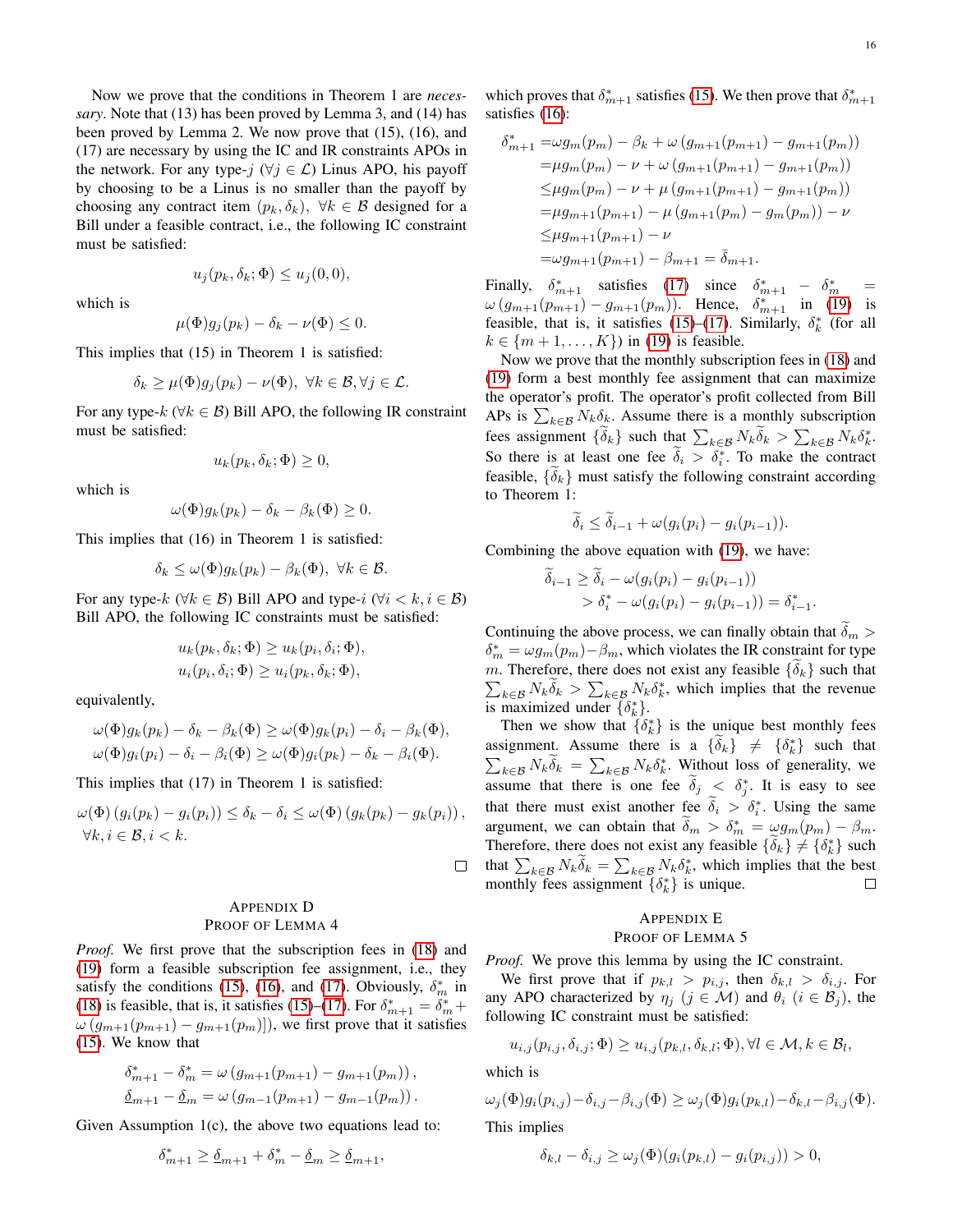which follows the fact that  $g_i(p)$  is an strictly increasing function with respect to p.

We now prove that if  $\delta_{k,l} > \delta_{i,j}$ , then  $p_{k,l} > p_{i,j}$ . For any APO characterized by  $\eta_l$  ( $l \in \mathcal{M}$ ) and  $\theta_k$  ( $k \in \mathcal{B}_l$ ), the following IC constraint must be satisfied:

$$
u_{k,l}(p_{k,l},\delta_{k,l};\Phi) \ge u_{k,l}(p_{i,j},\delta_{i,j};\Phi), \forall j \in \mathcal{B},
$$

which is

$$
\omega_l(\Phi)g_k(p_{k,l})-\delta_{k,l}-\beta_{k,l}(\Phi)\geq \omega_l(\Phi)g_k(p_{i,j})-\delta_{i,j}-\beta_{k,l}(\Phi).
$$

This implies

$$
g_k(p_{k,l}) - g_k(p_{i,j}) \ge \frac{\delta_{k,l} - \delta_{i,j}}{\omega_l(\Phi)} > 0.
$$

Since  $g_i(p)$  monotonically increases with p, we have

$$
p_{k,l} > p_{i,j}.
$$

 $\Box$ 

 $\Box$ 

# APPENDIX F PROOF OF LEMMA 6

*Proof.* From the IC constraints for the APOs characterized by  $\eta_l$  ( $l \in \mathcal{M}$ ) and  $\theta_k$  ( $k \in \mathcal{B}_l$ ) and the APOs characterized by  $\eta_j$  ( $j \in \mathcal{M}$ ) and  $\theta_i$  ( $i \in \mathcal{B}_j$ ), we have

$$
u_{k,l}(p_{k,l}, \delta_{k,l}; \Phi) \geq u_{k,l}(p_{i,j}, \delta_{i,j}; \Phi),
$$
  

$$
u_{i,j}(p_{i,j}, \delta_{i,j}; \Phi) \geq u_{i,j}(p_{k,l}, \delta_{k,l}; \Phi),
$$

which are equivalent to

$$
\omega_l(\Phi)g_k(p_{k,l}) - \delta_{k,l} - \beta_{k,l}(\Phi) \ge \omega_l(\Phi)g_k(p_{i,j}) - \delta_{i,j} - \beta_{k,l}(\Phi),
$$
  

$$
\omega_j(\Phi)g_i(p_{i,j}) - \delta_{i,j} - \beta_{i,j}(\Phi) \ge \omega_j(\Phi)g_i(p_{k,l}) - \delta_{k,l} - \beta_{i,j}(\Phi).
$$

Combining the above two inequations, we have

<span id="page-16-0"></span>
$$
\omega_l(\Phi)(g_k(p_{k,l}) - g_k(p_{i,j})) \ge \omega_j(\Phi)(g_i(p_{k,l}) - g_i(p_{i,j})).
$$
 (57)

If  $j = l$  and  $\theta_k > \theta_i$ , [\(57\)](#page-16-0) is equivalent to

$$
g_k(p_{k,l}) - g_k(p_{i,l}) \ge g_i(p_{k,l}) - g_i(p_{i,l}),
$$

which implies that  $p_{k,l} > p_{i,l}$ .

If  $i = k$  and  $\eta_l > \eta_j$ , [\(57\)](#page-16-0) is equivalent to

$$
\omega_l(\Phi)(g_k(p_{k,l}) - g_k(p_{k,j})) \ge \omega_j(\Phi)(g_k(p_{k,l}) - g_k(p_{k,j})),
$$

which implies that  $p_{k,l} \geq p_{k,j}$ .

If  $\eta_l < \eta_j$  and  $\theta_k > \theta_i$ , [\(57\)](#page-16-0) is equivalent to

$$
g_k(p_{k,l}) - g_k(p_{i,j}) > g_i(p_{k,l}) - g_i(p_{i,j}),
$$

which implies that  $p_{k,l} > p_{i,j}$ .

# APPENDIX G PROOF OF LEMMA 7

*Proof.* We prove the lemma by the contradiction principle. Suppose the APOs characterized by  $\eta_l$  ( $l \in \mathcal{M}$ ) and  $\theta_k$  choose to be Linus, but the APOs characterized by  $\eta_l$  ( $l \in \mathcal{M}$ ) and  $\theta_i$  ( $i < k$ ) choose to be Bills.

From the IC constraint for the (Linus) APO characterized by  $\eta_l$  and  $\theta_k$ , we have

$$
u_{k,l}(p_{i,l}, \delta_{i,l}; \Phi) \leq u_{k,l}(0,0),
$$

equivalently,

$$
\mu(\Phi)g_k(p_{i,l}) - \delta_{i,l} - \frac{1-\eta_l}{N}\nu(\Phi) \le 0.
$$

For the (Bill) APO characterized by  $\eta_l$  and  $\theta_i$  ( $i < k$ ), we have

$$
u_{i,l}(p_{i,l}, \delta_{i,l}; \Phi) = \mu(\Phi)g_i(p_{i,l}) - \delta_{i,l} - \frac{1 - \eta_l}{N} \nu(\Phi)
$$
  

$$
< \mu(\Phi)g_k(p_{i,l}) - \delta_{i,l} - \frac{1 - \eta_l}{N} \nu(\Phi)
$$
  

$$
= u_{k,l}(p_{i,l}, \delta_{i,l}; \Phi) \le 0,
$$

which contradicts with the IR constraint for the (Bill) APO  $\eta_l$ and  $\theta_i$   $(i < k)$ .

Therefore, for a feasible contract  $\Phi$ , there exists a critical APO type  $m_l \in \{1, 2, ..., K+1\}$  for each  $\eta_l$  ( $\forall l \in \mathcal{M}$ ) such that  $k \in \mathcal{L}_l$  for all  $k < m_l$ , and  $k \in \mathcal{B}_l$  for all  $k \geq m_l$ .  $\Box$ 



<span id="page-16-1"></span>Figure 9. Distribution of APOs (Case I: low type APO dominant; Case II: medium type APO dominant; Case III: high type APO dominant)

# APPENDIX H PROOF OF LEMMA 8

*Proof.* We prove this lemma by contradiction. Assume to the contrary that  $\exists l > j$  such that  $m_l > m_j$ . Then there exists  $k \in \mathcal{K}$  such that  $k \in \mathcal{L}_l$  (the type- $(k, l)$ ) APOs choose to be Linus), but  $k \in \mathcal{B}_j$  (the type- $(k, j)$  APOs choose to be Bills).

From the IC constraint for the type- ${k, j}$  (Bill) APO (characterized by  $\eta_i$  and  $\theta_k$ ), we have

$$
u_{k,j}(p_{k,j}, \delta_{k,j}; \Phi) = \mu g_k(p_{k,j}) - \delta_{k,j} - \frac{1 - \eta_j}{N} \nu \ge 0.
$$